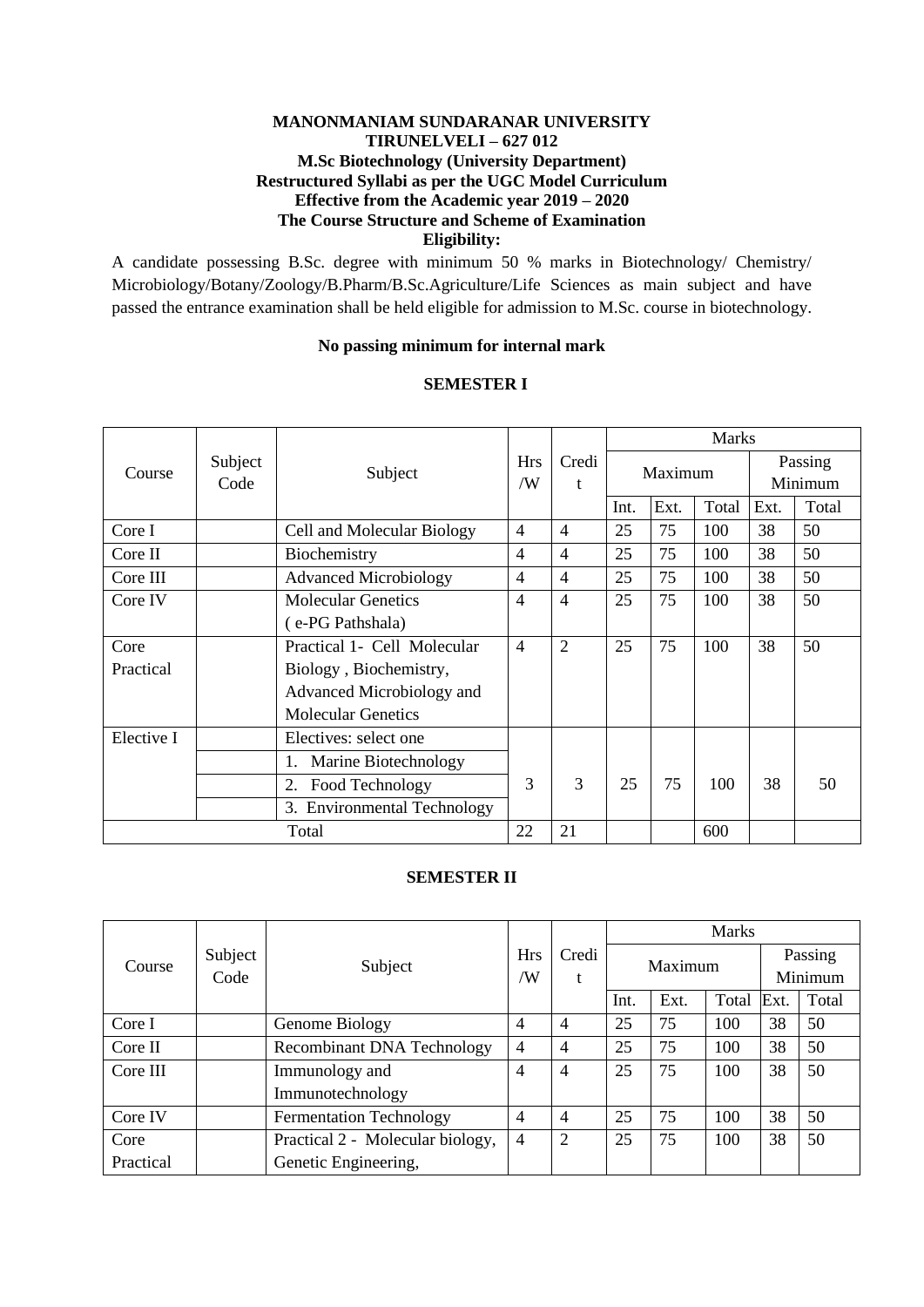|             | Immunology and                 |    |    |    |    |     |    |    |
|-------------|--------------------------------|----|----|----|----|-----|----|----|
|             | <b>Fermentation Technology</b> |    |    |    |    |     |    |    |
|             | Electives: select one          |    |    |    |    |     |    |    |
|             | 1. Nano biotechnology          |    | 3  | 25 | 75 | 100 | 38 |    |
| Elective II | 2. Pharmaceutical technology   | 3  |    |    |    |     |    | 50 |
|             | 3. Cancer biology              |    |    |    |    |     |    |    |
|             | 4. Algal and fungal technology |    |    |    |    |     |    |    |
| <b>EDC</b>  | Extra Departmental Course ***  | 3  | 3  | 25 | 75 | 100 | 38 | 50 |
|             | (NPTEL Online Course)          |    |    |    |    |     |    |    |
|             | Total                          | 25 | 24 |    |    | 600 |    |    |

## **SEMESTER III**

|            | <b>Hrs</b><br>Subject<br>Subject<br>Code |                                          |                  |                |         | <b>Marks</b> |      |                    |       |      |      |
|------------|------------------------------------------|------------------------------------------|------------------|----------------|---------|--------------|------|--------------------|-------|------|------|
| Course     |                                          |                                          | Credi<br>/W<br>t |                | Maximum |              |      | Passing<br>Minimum |       |      |      |
|            |                                          |                                          |                  |                |         |              | Int. | Ext.               | Total | Ext. | Tota |
| Core I     |                                          | Animal and Plant Biotechnology           | $\overline{4}$   | $\overline{4}$ | 25      | 75           | 100  | 38                 | 50    |      |      |
| Core II    |                                          | <b>Applied Biotechnology</b>             | $\overline{4}$   | $\overline{4}$ | 25      | 75           | 100  | 38                 | 50    |      |      |
| Core III   |                                          | Bio separation                           | $\overline{4}$   | $\overline{4}$ | 25      | 75           | 100  | 38                 | 50    |      |      |
| Core IV    |                                          | <b>Bio</b> informatics                   | $\overline{4}$   | $\overline{4}$ | 25      | 75           | 100  | 38                 | 50    |      |      |
| Core       |                                          | Practical 3 - Animal and Plant           | $\overline{4}$   | $\overline{2}$ | 25      | 75           | 100  | 38                 | 50    |      |      |
| Practical  |                                          | Biotechnology, Applied                   |                  |                |         |              |      |                    |       |      |      |
|            |                                          | Biotechnology, Bio separation            |                  |                |         |              |      |                    |       |      |      |
|            |                                          | and Bio informatics                      |                  |                |         |              |      |                    |       |      |      |
|            |                                          | Electives: select one                    |                  |                |         |              |      |                    |       |      |      |
| Elective   |                                          | 1. Clinical Trials and<br>management     |                  |                |         |              |      |                    |       |      |      |
| III        |                                          | 2. Stem cell and regenerative<br>biology | 3                | 3              | 25      | 75           | 100  | 38                 | 50    |      |      |
|            |                                          | 3. Molecular virology                    |                  |                |         |              |      |                    |       |      |      |
|            |                                          | 4. Biosensors                            |                  |                |         |              |      |                    |       |      |      |
| <b>EDC</b> |                                          | Extra Departmental Course***             | 3                | 3              | 25      | 75           | 100  | 38                 | 50    |      |      |
|            |                                          | (NPTEL Online Course)                    |                  |                |         |              |      |                    |       |      |      |
|            |                                          | Total                                    | 25               | 24             |         |              | 600  |                    |       |      |      |

# **SEMESTER IV**

|        |                 |                          |                 |            |         |      | <b>Marks</b> |                    |       |
|--------|-----------------|--------------------------|-----------------|------------|---------|------|--------------|--------------------|-------|
| Course | Subject<br>Code | Subject                  | <b>Hrs</b><br>W | Cre<br>dit | Maximum |      |              | Passing<br>Minimum |       |
|        |                 |                          |                 |            | Int.    | Ext. | Total Ext.   |                    | Total |
| Core I |                 | Research Methodology and | 4               | 4          | 25      | 75   | 100          | 38                 | 50    |
|        |                 | <b>Biostatistics</b>     |                 |            |         |      |              |                    |       |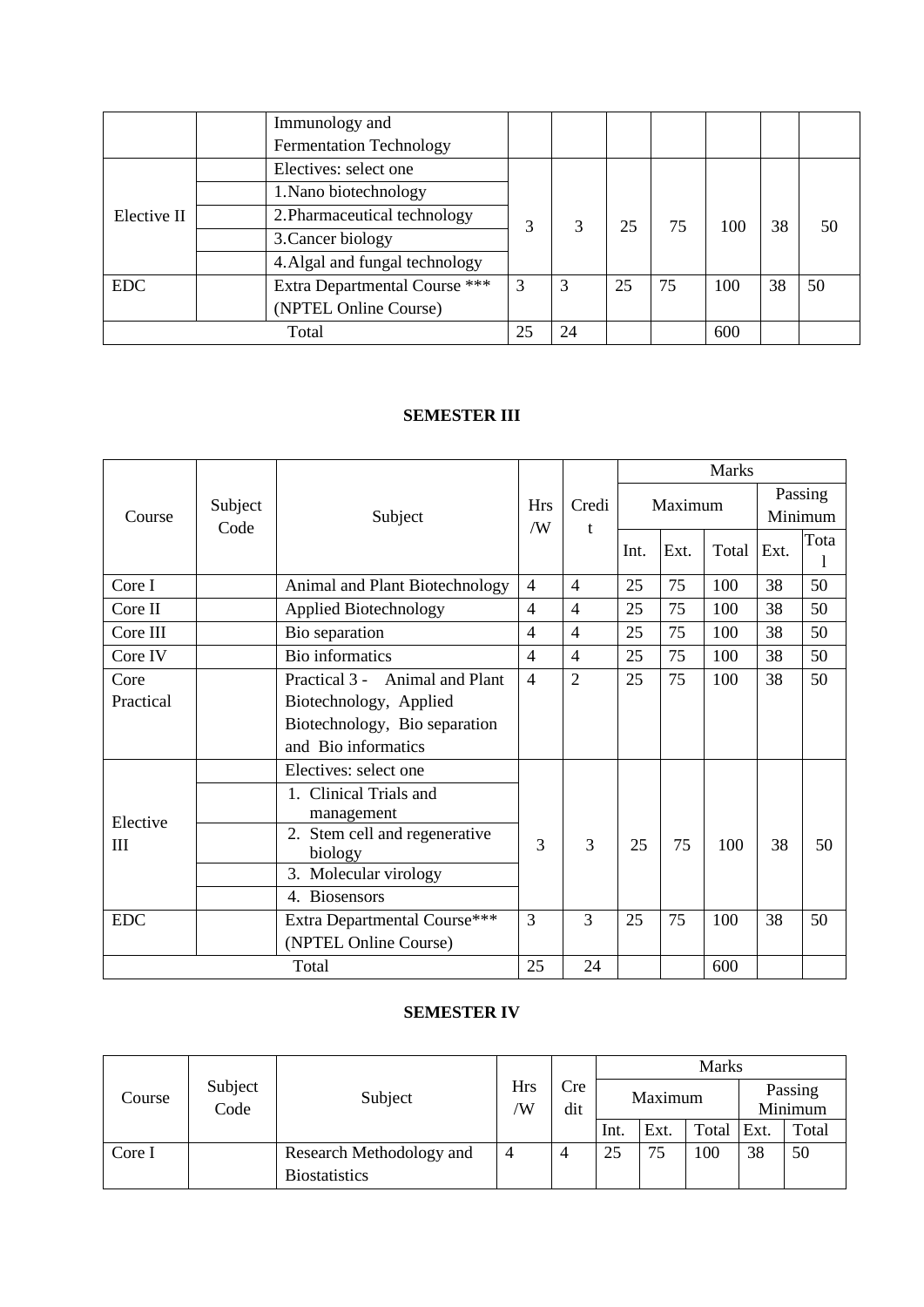| Core II       | Molecular Therapeutics (e- |    | 25 | 75 | 100 | 38 | 50 |
|---------------|----------------------------|----|----|----|-----|----|----|
|               | PG Pathshala)              |    |    |    |     |    |    |
| <b>PROJEC</b> | PROJECT (Related to        | 13 | 25 | 75 | 100 | 38 | 50 |
|               | Biotechnology)             |    |    |    |     |    |    |
|               | Total                      |    |    |    | 600 |    |    |

# \*\*\***Extra Departmental Course** (EDC)

# **II SEMESTER**

| <b>Modified</b>                            | Mode                |
|--------------------------------------------|---------------------|
| Bioinformatics: Algorithms and application | <b>NPTEL Course</b> |

# **III SEMESTER**

| <b>Modified</b>                              | Mode         |
|----------------------------------------------|--------------|
| Genetic Engineering: Theory and applications | NPTEL course |

# **ABSTRACT**

| <b>CORE COURSE</b> | $14X = 56$      |
|--------------------|-----------------|
| <b>PRACTICAL</b>   | $3X$ 2= 06      |
| <b>ELECTIVES</b>   | $3 X 2 = 06$    |
| <b>EDC</b>         | $2 X 3 = 06$    |
| <b>WORK</b>        | $1X \, 16 = 16$ |
| <b>TOTAL</b>       | 90              |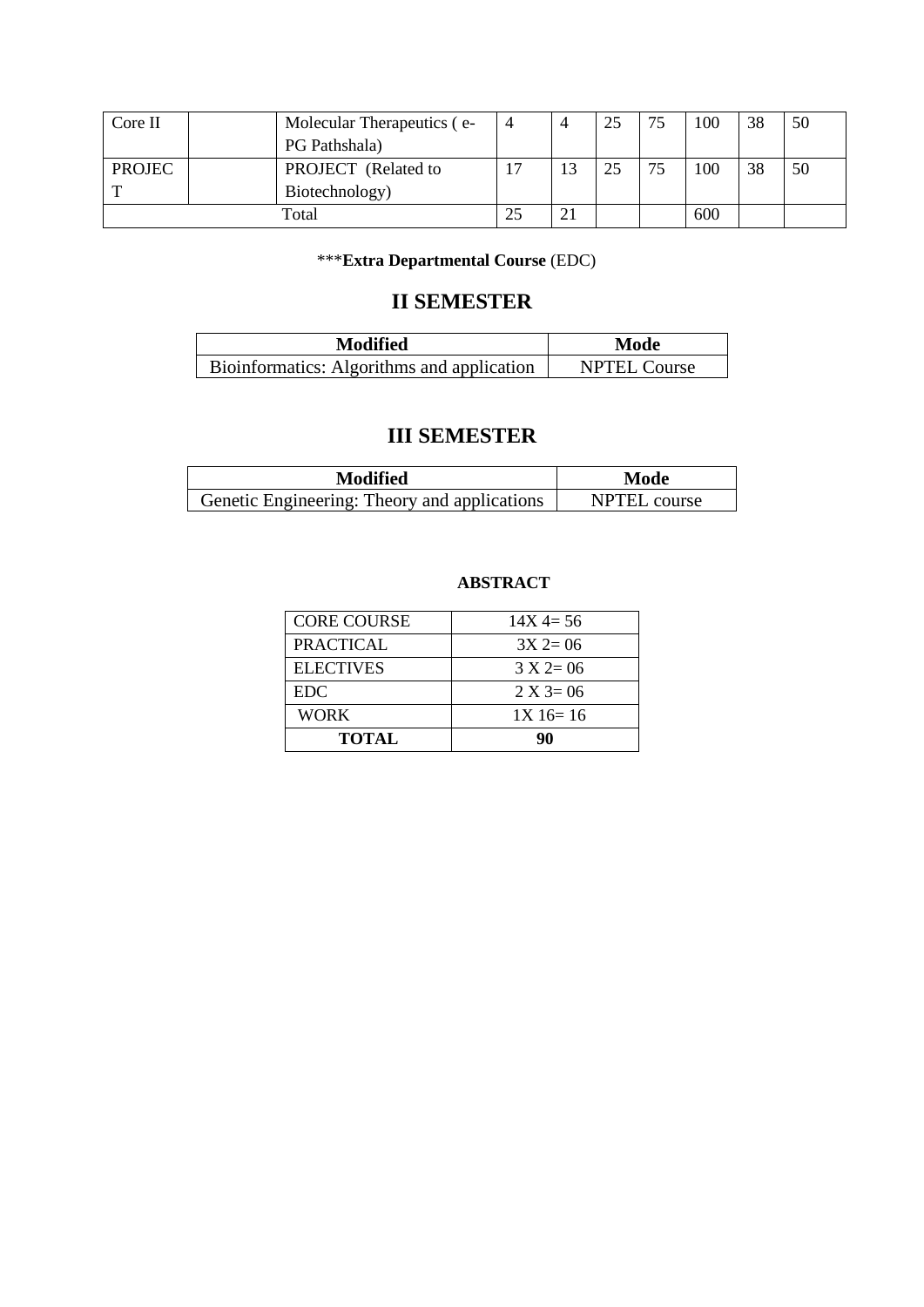**1.1 CELL AND MOLECULAR BIOLOGY** 

SEMESTER I

Diversity of cell size and shape. Cell theory. Isolation and growth of cells. Structure of model membrane, lipid bilayer and membrane protein diffusion, osmosis, ion channels, active transport, membrane pumps, mechanism of sorting and regulation of intracellular transport, electrical properties of membranes

Structural organization and function of intracellular organelles (Cell wall, nucleus, mitochondria, Golgi bodies, lysosomes, endoplasmic reticulum, peroxisomes, plastids, vacuoles, chloroplast, structure & function of cytoskeleton and its role in motility).

Cell division and cell cycle - Mitosis and meiosis, their regulation, steps in cell cycle, regulation and control of cell cycle. Structure of Nuclesome and Organization of chromatin. Role of Condesin in chromatin packing. Techniques in cell biology: Fluorescent microscopy, Immunostaining, FACS analysis, live videograpy.

Density arrest. Genes associated with Density arrest: RB, p53, ATM, Chk2, Cdc25A, Wee1 and Cyc D and E. Disease associated with failure of density arrest. DNA replication licensing factor, Gemini, Cdc45, Intra-S checkpoint, ATR, ATRIP, Chk1, Cdc25C, Wee1, Cdc2/CycE. Irregular duplication of genome, centrosome and associated diseases.

Unit  $4\,$  10 Hrs

Role of Topoisomerases and Catenation process. Spindle checkpoint, protein in spindle detection. Bubr1, Role of microtubule, kinesin, dynin, Aurora A and Aurora B. Cohesin and separsae. Cytokinesis. Cell synchronization: G0/G1, S and mitotic cell synchronization. Factors influence the cell cycle: Chemical, physical and biological. Aging of cell: Quiescence, Senescence, Apoptosis, Immortalization of cell.

#### **References:**

- 1. *Molecular Biology of Cell,* Alberts, B *et al*
- 2. *Molecular Cell Biology,* Lodish *et al*
- 5. *Cell in Development and Inheritance,* EB Wilson, MacMilan New York
- 6. *The Coiled Spring,* Ethan Bier, Cold Spring Harbor Press
- 8. *Molecular Biology of sterioid and Nuclear Hormone Receptors,* LP Freedman, Birkhuser

Unit 3 and 10 Hrs

Unit  $5 \qquad \qquad 10 \text{ Hrs}$ 

## Unit 2  $10 \text{ Hrs}$

Unit  $1 \t 10 \text{ Hrs}$ 

 $L$  | **P** | **T** | **C 4 0 4 4**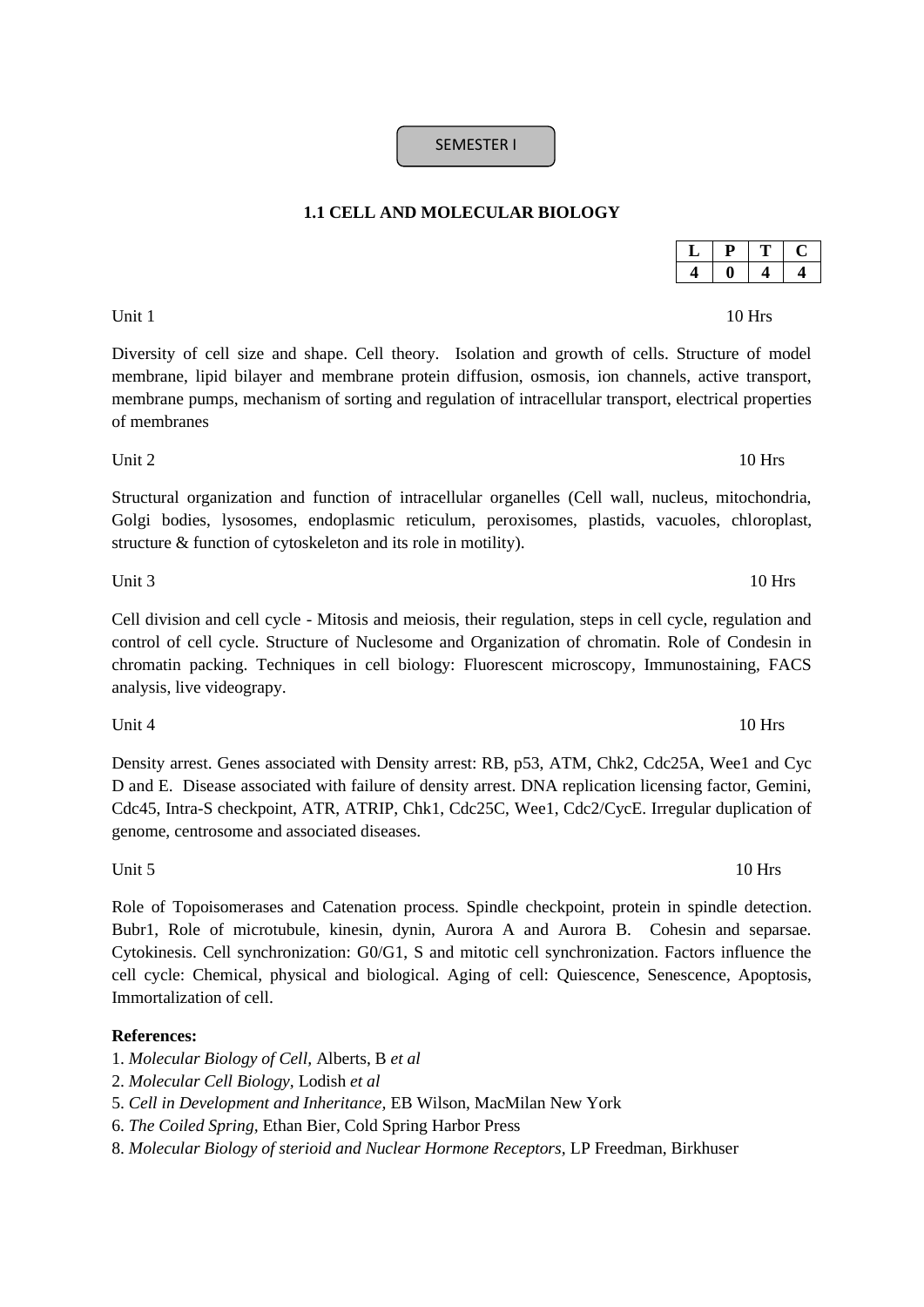# **1.2 BIOCHEMISTRY**

Unit  $1 \qquad \qquad$  10 Hrs

Structure of atoms, molecules, chemical bonds, Van der Waals and electrostatic forces, hydrogen bonding, hydrophobic interaction. Principles of biophysical chemistry - pH, buffer, reaction kinetics, thermodynamics.

Unit 2 and 10 Hrs

Composition, structure and function of Carbohydrates, Metabolism (Bioenergetics, oxidative phosphorylation, coupled reaction, group transfer, biological energy transducers) and regulation of carbohydrates.

Unit 3 10 Hrs

Composition, structure and function of Proteins, Conformation of proteins (Ramachandran plot, secondary structure, domains, motif and folds). Stability of proteins, Metabolism and regulation of Proteins. Composition, structure and function of Lipids, Metabolism and regulation of lipids

## Unit 4 10 Hrs

Composition, structure and function of Nucleic acids, Conformation of nucleic acids (helix (A, B, Z), t-RNA, micro-RNA - Chargoff rule- DNA composition, Watson & Crick model of DNA- Structure of RNA. Stability of nucleic acids, Metabolism and regulation of nucleotides.

Unit  $5 \qquad \qquad 10 \text{ Hrs}$ 

Principles of catalysis, enzymes and enzyme kinetics, enzyme regulation, mechanism of enzyme catalysis, isozymes. Enzyme classification and nomenclature. enzyme specificity, effect of pH temperature and other environmental factors on enzyme activity and stability, units of enzyme activity, co-enzymes and co-factors. Immobilised enzymes. Composition, structure and function of Vitamins, Metabolism and regulation of Vitamins.

## **References**

- 1. Essential of Molecular Biology, David Friefilder, Jones and Barllett Publications Proteins-Structure and Molecular Properties, TE Creighton, WH Freeman and company
- 2. Genes VII, B. Lewin, Oxford University Press
- 3. Encyclopaedia of Molecular Biology, J. Kendrew, Blackwell Scientific Publications, Oxford
- 4. Physical Chemistry of Macromolecules, Tanford, C., John Wiley and Sons
- 5. Biophysical Chemistry, Cantor, WH Freeman 9. Protein Structure, by Max Perutz.
- 6. Biochemistry, D Voet and JG Voet, J Wiley and Sons
- 7. Physical Biochemistry, D Freifilder, W.H. Freeman & Company
- 8. A Biologists Guide to Principles and Techniques of Practical Biochemistry, K Wilson & KH Goulding, ELBS Editon, 1986 '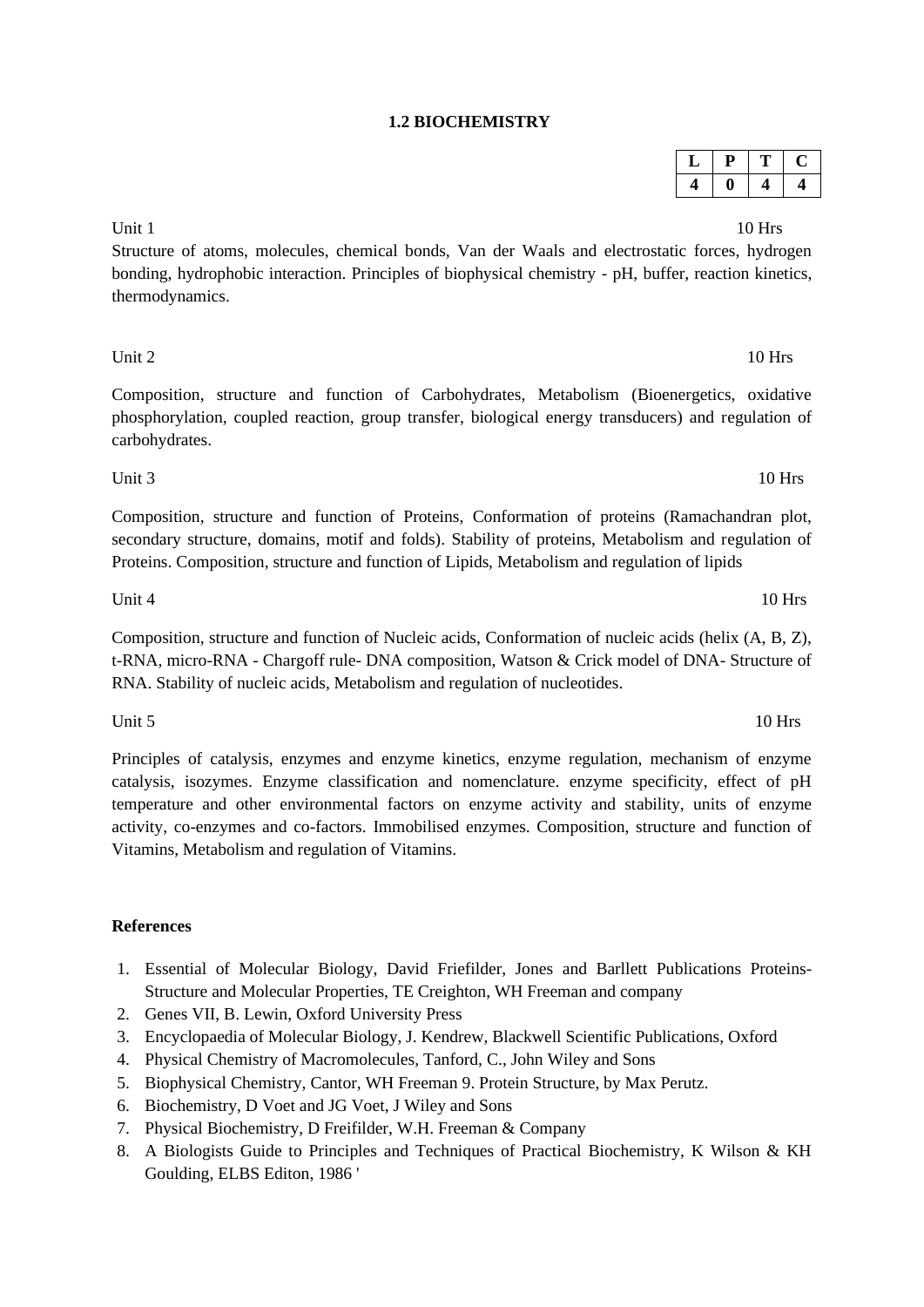## **1.3. Advanced Microbiology**

| ۰., | ۰ |  |
|-----|---|--|
|     |   |  |

## **Preamble**

To understand the basics of Microbial world, their diversity, metabolism, disease associated with them and their control.

## **Unit 1 Origin of Microbiology**

History and Scope of Microbiology. Microbiology in Perspective: to the 'golden age' and beyond. Prokaryotic Diversity - the Eukaryotes of Microbiology - Acellular pathogens. Microbial metabolism.

## **Unit 2 Methods in Microbiology**

Sterilization, Pure culture techniques, Principles of microbial nutrition, Culture media, Growth, mathematical expression of growth, growth curve, measurement of growth and growth yields, Growth as affected by environmental factors like temperature, acidity, alkalinity, water availability and oxygen, Culture collection and maintenance of cultures.

## **Unit 3 Structural Organization & Prokaryotic Diversity**

Prokaryotic cells- Structure and Function - Cell walls of eubacteria and related molecules, Outer membrane of Gram negative bacteria, Cell wall and cell membrane synthesis, flagella and motility, cell inclusions like endospores, gas vesicles. Bacteria: New approaches to bacterial taxonomy including ribotyping, ribosomal RNA sequencing. Cyanobacteria, Acetic acid bacteria, Budding and appendaged bacteria, Spirilla, Spirochaetes, Gliding and sheathed bacteria. Lactic acid and propionic acid bacteria, Endospore forming rods and cocci, Pseudomonads, Mycobacteria, Rickettsias, Chlamydias and Mycoplasmas. Archae: Halophiles, Methanogens and Thermoplasmas. Viruses: General properties.

## **Unit 4 Microbial Genetics**

Bacterial and viral genetic system: Transformation, Conjugation, Transduction, Recombination, Plasmids and Transposons,  $T_4$  and Lambda Phage and its life cycle, Virus - host interactions Genetic system of Yeast and Neurospora.

## **Unit 5 Epidemiology & Control**

Emerging and reemerging infectious diseases - infective syndromes - hospital associated infections - Antimicrobial sensitivity testing - prophylactic immunization.

## **References**

- 1. General Microbiology, Stanier, R. Y., Ingram, J.L.K., Wheelis, M.L and Painter, P.R, The Macmillan Press Ltd.,
- 2. Biology of Microorganisms, Brock, Madigan, M.T., Martinko, J.M. and Parker, J. Prentice-Hall.
- 3. Textbook of Microbiology-4<sup>th</sup> edition, D.R.Arora and Brij Bala Arora.
- 4. Microbiology- Pelczar M.J. Jr., Chan, E.C.S. and Kreig, N.R., Tata McGraw Hill.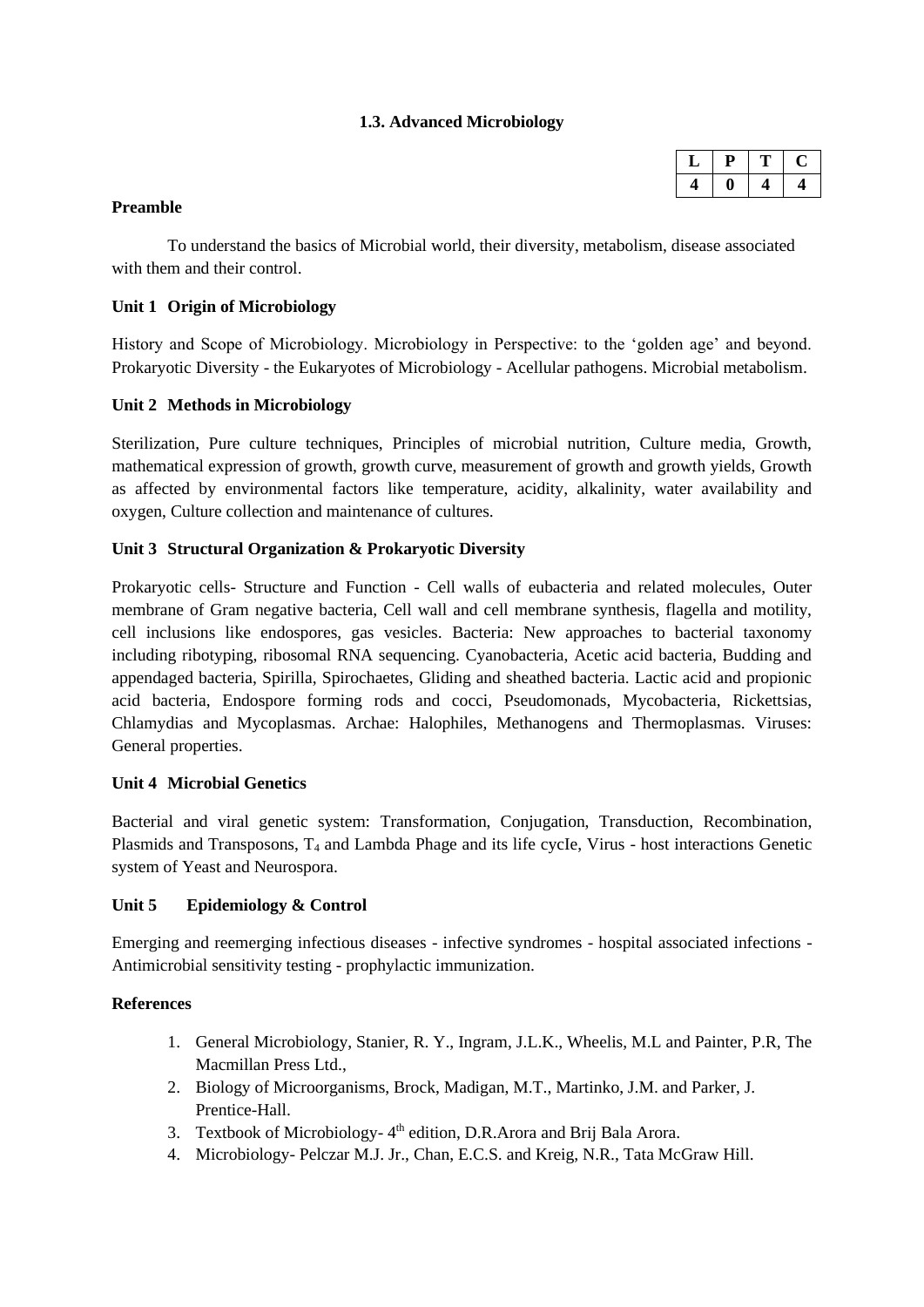5. Chemical Microbiology, An introduction to Microbial Physiology - AH Rose, Butterworth, London.

#### **1.4. MOLECULAR GENETICS**( e-PG Pathshala)

### **UNIT: I**

Changing Concepts of Genes: Part 1, Changing Concepts of Genes: Part 2, Structural organization of genome: Genome structure and organization, Structural organization of genome: Sequence organization of genome, Comparative Genomes, Structural organization of genome: Bioinformatics.

#### **UNIT: II**

Mobile DNA elements in Prokaryotes, Structural organization of genome: Mobile DNA elements in Eukaryotes, Structural organization of genome: Genome dynamics: Part 1, Structural organization of genome: Genome dynamics: Part 2, Molecular basis of maintenance of genetic information, Molecular basis of transmission of genetic information.

## **UNIT: III**

Model Organisms in Genetics: *E. coli, Saccharomyces, Arabidopsisthaliana*, Model Organisms in Genetics: *Drosophila melanogaster, Caenorhabditiselegans*, Model Organisms in Genetics: *Musmusculus, Zebrafish*, Transgenic Animals: Part1. Methods of Production, Transgenic Animals: Applications, Gene knock out and Gene knock down (Model Organisms).

#### **UNIT: IV**

Methods for gene identification: Restriction mapping (RFLP based pedigree analysis), Methods for gene identification: In-situHybridization, Methods for gene identification: Southern Blot Hybridization, Methods for gene identification: Cloning, Methods for gene identification: Polymerase chain reaction.

#### **UNIT: V**

Large scale analysis of genome: Structural Genomics, Large scale analysis of genome: functional Genomics, Large scale analysis of genome: Metogenomics, Large scale analysis of genome: Human Genome Part I, Large scale analysis of genome: Human Genome Part II, System Biology, Epigenetics.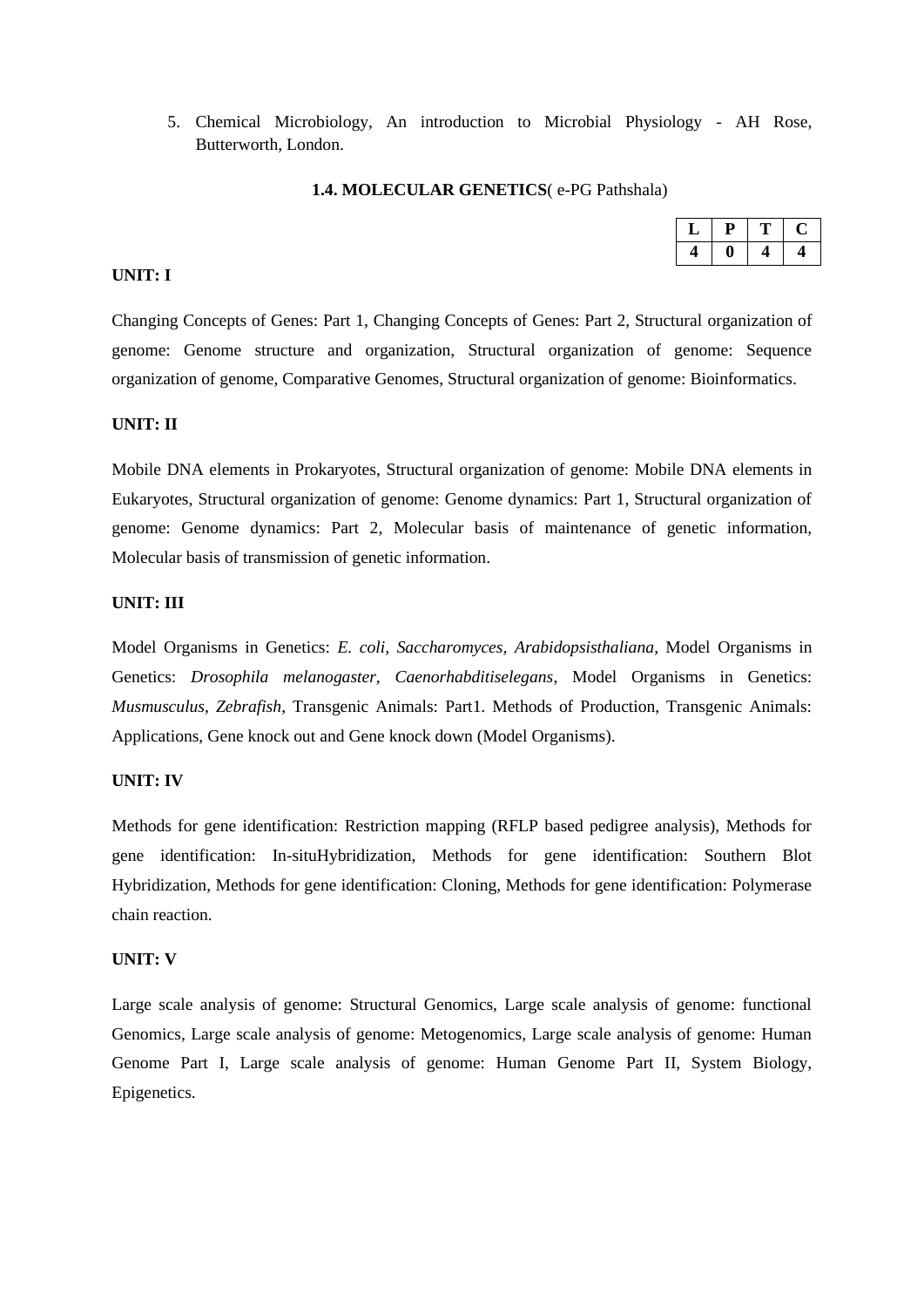## **Practical 1**

## **Cell and Molecular biology, Biochemistry, Advance Microbiology and Molecular Genetics**

- 1. Stages of Mitosis.
- 2. Stages of Meiosis.
- 3. Preparation of Buffers and stock solutions of media/reagents. Preparation of Normality, ppm, molar and percentage solutions.
- 4. Histochemical techniques
- 5. Colorimetric determination of pK
- 6. Estimation of proteins.
- 7. Estimation of carbohydrates.
- 8. Estimation of lipids.
- 9. Isolation and quantitation of DNA and RNA.
- 10. Preparation of liquid and solid media for growth of Microorganisms
- 11. Cultural characteristics of Microorganisms
- 12. Isolation and maintenance of organisms by plating, streaking and serial dilution methods. Slants and stab cultures
- 13. Bacterial identification
- 14. Biochemical tests for identification of Bacteria
- 15. Isolation of microorganisms from soil and water
- 16. Microscopic examination of bacteria, yeast and moulds
- 17. Counting of bacteria using Haemocytometer
- 18. Assay of antibiotics and demonstration of antibiotic resistance
- 19. Analysis of water for potability and demonstration of MPN
- 20. Karyotyping of human chromosomes (Human karyotype figure on paper should be cut in to different sets of chromosomes and students are asked to arrange them in an order and comment on the idiogram)
- 21. Pedigree analysis
- 22. Identification of genetic syndromes given on charts.
- 23. Problems based on Mendelian inheritance (at least one problem for each for the laws of segregation and law of independent assortment).

## **Elective Subjects**

## **1. Marine Biotechnology**

| ப           | D<br><u>д</u>    | $\mathbf{T}$<br><b>.</b> | $\sim$<br>◡      |  |
|-------------|------------------|--------------------------|------------------|--|
| $\sim$<br>ັ | $\boldsymbol{0}$ | $\rightarrow$<br>ັ       | $\boldsymbol{0}$ |  |
|             |                  | 8 Hrs                    |                  |  |

World oceans and seas,ocean currents, physical and chemical properties of sea water, abiotic and biotic factors of the sea, ecological divisions of the sea, history of marine biology, bioecochemical cycles, food chain and food web.

Unit 2 8 Hrs

Phytoplanktons, zooplanktons, nektons, benthos, marine mammals, marine algae mangroves, coral reefs, deep sea animals and adaptation, intertidal zone, fauna and flora.

Unit 3 8 Hrs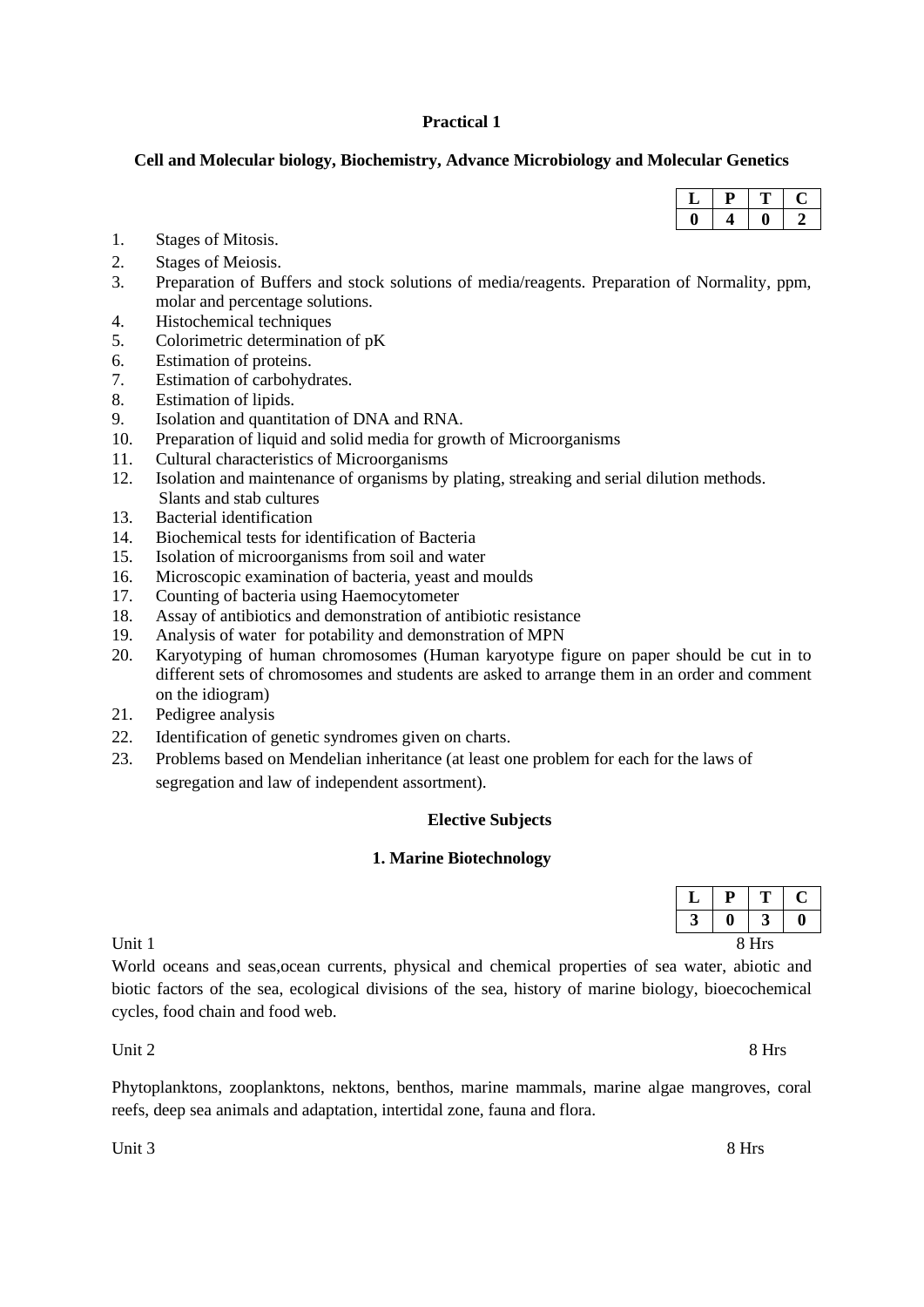Marine pollution, biology indicators (marine micro algae) biodegradation & bioremediation, marine fouling and corrosion.

Unit 4 8 Hrs

Medicinal compound from marine flora and fauna, marine toxin, antiviral and antimicrobial agents.

Unit 5 8 Hrs

Important of coastal aquaculturem, marine fishery resources, common fishing crafts and gears, aquafarm design and construction.

References:

1. Recent advances in marine biotechnology volume 3 – M. Fingerman , R . Nagabhushanam Mary – Frances Thomson.

## .**2. FOOD TECHNOLOGY**

| $\mathbf{r}$<br>ப  | <u>д</u> | $P$ $T$ $C$<br>$\mathbf{r}$ | ◡ |
|--------------------|----------|-----------------------------|---|
| $\rightarrow$<br>Ĵ | $\bf{0}$ | $3 \mid 2$                  |   |
|                    |          | 8 Hrs                       |   |

Food Biotechnology, Definition, Scope, Application. Food Fermentation- Batch and continuous process, Fermentor design, solid substrates fermentation, instrumentation and control, criteria used in media formulation, downstream processing, alcoholic beverages, cheese making, bread making, fermented soya based foods, meat fermentations and vinegar.

Unit 2 8 Hrs

Isolation and identification of microorganisms methods for the microbiological examination of foods, Indicator organisms, Direct examination, cultural techniques, Enumeration methods, plate counts, most probable number counts, Alternative methods, dye reduction tests, electrical methods, ATP determination; Rapid methods for the detection of specific organisms and toxins.

Unit 3 8 Hrs

Prevention of contamination and spoilage, Principles of preservation, classification of food preservation. Physical, high temperature, low temperature, irradiation and microwave heating, concentration, drying and dehydration. Chemical methods, Preservatives. Biological Fermentation, Hurdle technology. Non destructive method of preservation, High pressure processing, pulse electric field, pulse light field, ultrasound, MAP, CAP and Vaccum packaging.

Toxicology - Definition, Principles of Toxicology, Routes of toxicant exposure and absorption, biotransformation, storage and exertion of toxicants. Measurement of toxicity, biological techniques, physical and chemical methods binding assays. Dose, response relationships, animal toxicity test, risk assessment, standard setting.

Unit 4 8 Hrs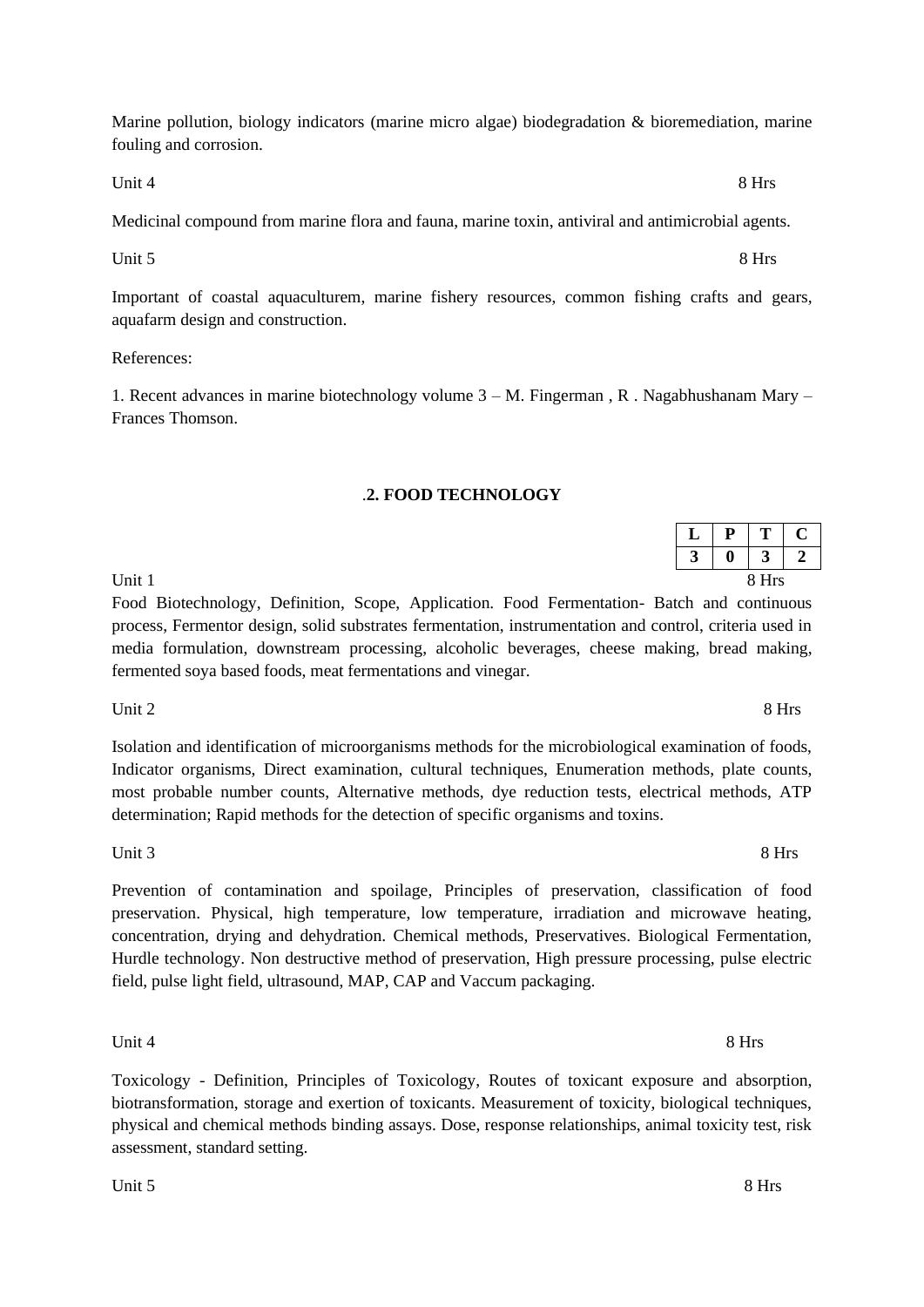Genetically modified foods - Definition, examples of GM foods and its production, advantages and disadvantages, ethical and legal concerns, safety aspects of foods produced by biotechnology and genetic engineering.

#### **References**

1. Owen Pward, Fermentation Biotechnology Principles, processes and products, Prentice H New Jersey, 1989.

2. Frazier and West Hoff , Food Microbiology, Tata McGraw Hill publishing company Ltd, New Delhi, 1995.

3. Dubey, R.C , Text book biotechnology S.Chand and Co Ltd,New Delhi, 2001.

4. Gary Walsh and Denis R. Headen, Protein Biotechnology John Willey & Sons England.

5. Stanbur, P.F and Allan, W. (1984): Principles of fermentation technology, Pergamon Press oxford

6. Lee, B.H . (1996), Fundamentals of food biotechnology, VCH publishers, Inc. New york.

7. Herzaka, A. and R.G. (1981), Food industry wastes, disposal and recovery, Applied Science Publishers, London

8. Lawrence K.W. and Wang, MUS (1992), Handbook of Industrial waste treatment, Marcel Dekker, Inc. New York

9. WHO (1990): Strategies for assessing the safety of foods by biotechnology, Report of joint FAO/WHO consultation –Geneva

## **3. ENVIRONMENTAL BIOTECHNOLOGY**

#### **Course Objective:**

To get familiarize with biotechnological interventions related to environment

#### **Unit 1: Fundamentals of Microbial Diversity and Environmental Pollutants**

General characters, important uses and harmful effects of a) Protozoa b) algae, c) fungi, d) bacteria and e) viruses. Water, Soil and Air: their sources and effects. Sources of Heavy Metal Pollution, Microbial Systems for Heavy Metal Accumulation. Environmental problems- ozone depletion, greenhouse effect, water, air and soil pollution, land degradation

#### **Unit 2: Environmental Microbiology and Reactions**

Bioremediation, advantages and disadvantages; In-situ and ex-situ bioremediation. Slurry bioremediation; Bioremediation of contaminated ground water and phytoremediation of metals in soil; microbiology of degradation of xenobiotics, Role of environmental biotechnology in the management of environmental problems

#### **Unit 3: Biotransformation and Biodegradation**

Common prejudices against the use of enzymes- Advantages & Disadvantages of Biocatalysts - Isolated Enzymes versus whole cell systems- Mechanistic Aspects and Enzyme Sources, Xenobiotic compounds: Aliphatic, Aromatics, Polyaromatic hydrocarbons, Polycyclic aromatic compounds, Pesticides, Surfactants and microbial treatment of oil pollution

## **Unit 4: Bioremediation of Soil, Water and Air Environment**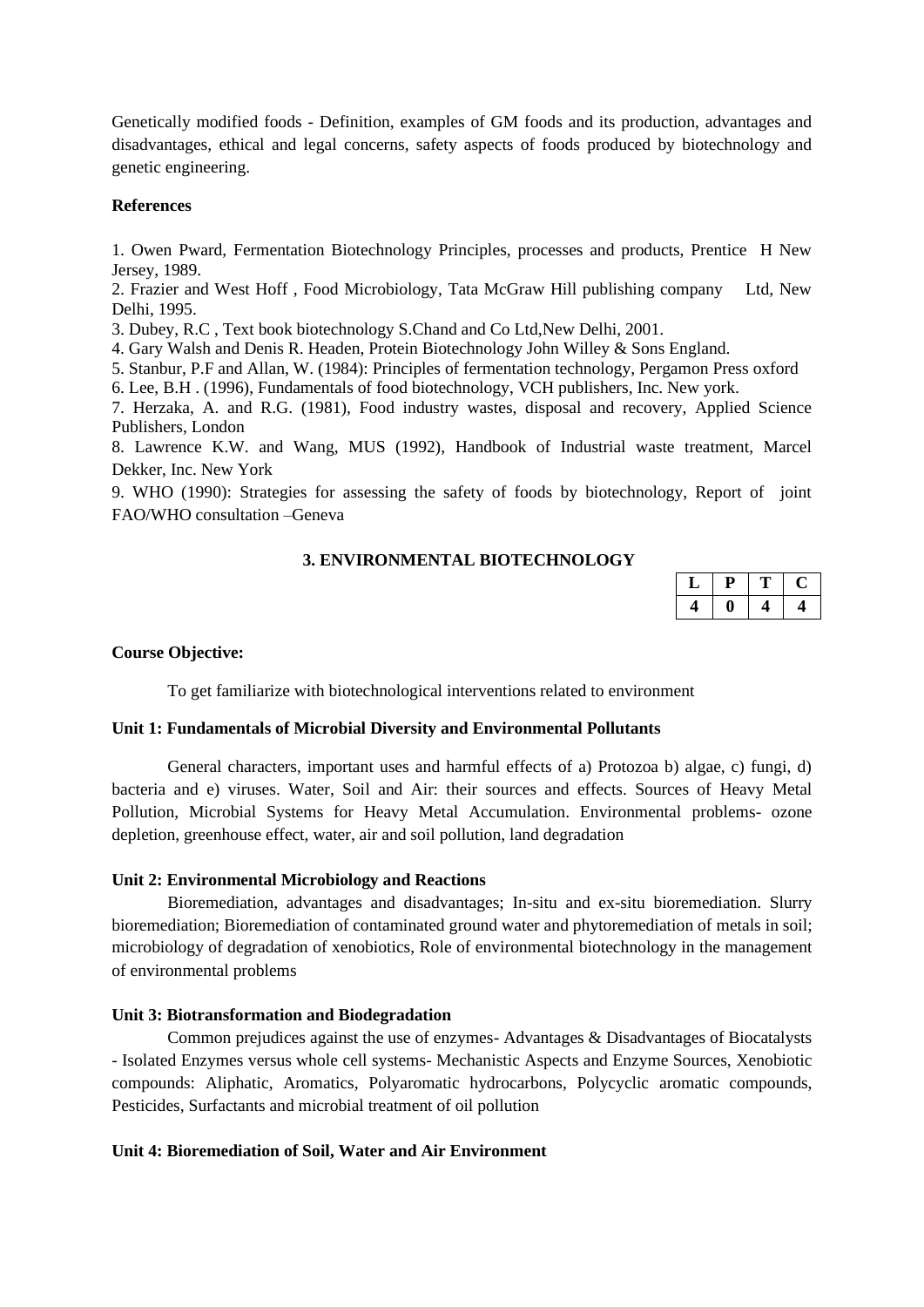Environment of Soil Microorganisms, Soil Organic Matter and Characteristics, Soil Microorganisms Association with Plants, pesticides and Microorganisms; Biotechnologies for Ex-Situ Remediation of Soil, Waste water characteristics - Sewage and waste water treatments systems; Primary, secondary and tertiary treatments- Biological waste water treatment - Atmospheric Environment for Microorganisms, Microbial Degradation of Contaminants in Gas Phase, Biological Filtration Processes for Decontamination of Air Stream

## **Unit 5: Advances and Case Studies**

Biopesticides, Biofertilizers, Biofuels, Biosensors, Bioindicators, Biodegradable plastics, Factors Affecting the Bioremediation Processes, Effects of co-substrates on microorganisms, Phytoremediation, Sequestering Carbon Dioxide, Biomonitoring, Biomembrane Reactors, Important Case Studies in Environmental Biotechnology: Oil spill, Textile wastewater treatment,

## **Textbook(s):**

1. McCarty PL - Environmental biotechnology: principles and applications - Tata McGraw- Hill Education – 2012

2. Mitchell R, Gu J D - Environmental microbiology - John Wiley & Sons – 2010 ( $2<sup>nd</sup>$  Edition)

3. Díaz E - Microbial biodegradation: genomics and molecular biology - Horizon Scientific Press - 2008.

4. Scragg AH - Environmental biotechnology - Essex: Longman - 1999.



## **Genome Biology**

**Objectives:** To provide knowledge on the functional aspect of genome and their application in healthcare system.

**Outcome:** The students will develop the ability to understand the modern area of biotechnology and will increase job opportunity

## **Unit 1 Next Generation Sequencing**

Sanger sequencing, pyrosequencing, iontorrent, illunia, Nanopore etc. and NGS sequence analysis: denovo and reference based assembly of genome

## **Unit 2 Human Genome Resources**

Predication and annotation of a gene, Blast, Blast2GO, FASTA, FASTQ, VCF, GFF3, NCBI, 1000 genome project, SNP, confirmation of mutation.

## **Unit 3 Transcriptome**

Denovo and reference based assembly, mRNA, ORF, splicing, Poly A, signals, protein predication and confirmation, non-coding RNAs and their significance and structure and predication, differential gene expression and analysis, heatmap

## **Unit 4 Proteomics**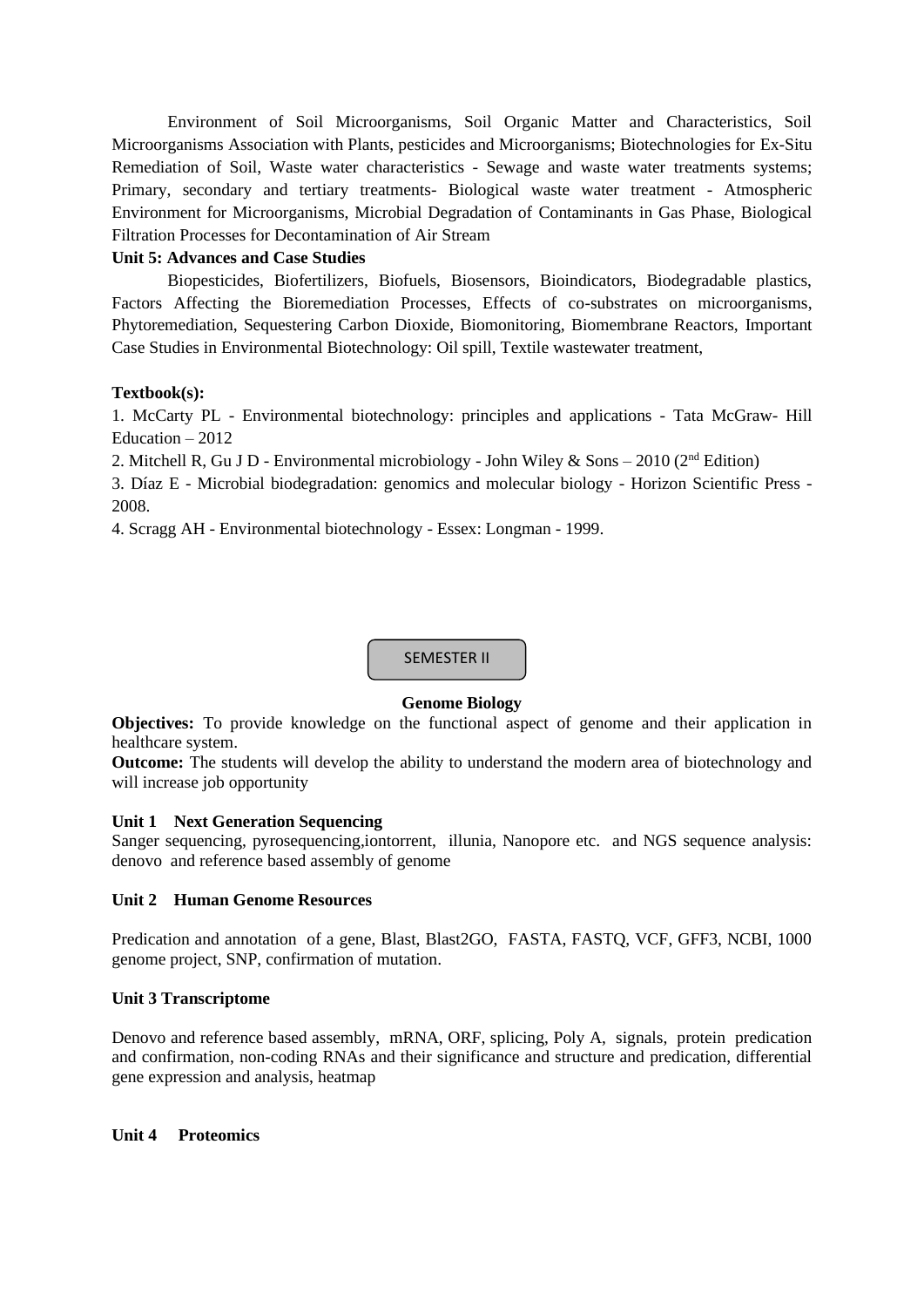Protein-protein interaction, Protein-ligand interaction,MS-MS, MALDI-TOF. Immuno-precipitation, co-immuno-precipitation, pull-down assay, sizing column. Protein structure, Domains and motifs, Protein crystallography, Their applications in drug discovery

## **Unit 5 Metabolomics**

NMR, Mass-spec, crystallization, single crystal X-ray diffraction, organ specific metabolites, disease markers

## **References**

- 1. Greg Gibson, Spencer V Muse. "A Primer of Genome Science" 3rd edition, Oxford University Press.
- 2. *Molecular Biology of Cell,* Alberts, B *et al*.,
- 3. Robert F Weaver. "Molecular Biology " 5<sup>th</sup> edition
- 4. Kaufmann, Michael, Klinger, Claudia, Savelsbergh, Andreas. "Functional Genomics: Methods and Protocols" 2017, Springer Protocols
- 5. David Mount. "Bioinformatics: Sequence and Genome Analysis" 2<sup>nd</sup> edition, cold spring harbor laboratory.
- 6. Fan, Teresa Whei-Mei, Lane, Andrew N, Higashi, Richard M. "The Handbook of Metabolomics", 2012, Springer Protocols
- 7. Raftery, Daniel. "Mass Spectrometry in Metabolomics: Methods and Protocols", 2014, Springer Protocols
- 8. Hector C Keun. "NMR-based Metabolomics", 2018, Royal Society of Chemistry
- 9. Donald Voet, Judith Voet. "Biochemistry" 4<sup>th</sup> edition, 2010, Wiley.

## **Recombinant DNA TECHNOLOGY**

## **Preamble**

- 1. To understand the concept of recombinant DNA technology for gene manipulation
- 2. To understand the gene manipulation methods and their applications
- 3. To explain the general principles of generating transgenic organisms

## **Unit-I:**

Restriction endonucleases and their importance in gene cloning. Enzymes used in recombinant-DNA technology: DNA polymerases, ligasesand DNA modifying enzymes (methylases, alkalinephosphatases,topoisomerases). Cloning vectors: Plasmids, Phagemids, Cosmids, Viral vectors, shuttlevectors and Binary Vectors.Expression vectors: Bacterial, Yeast, Animal and Plant

## **Unit-II:**

Gene cloning strategies, analysis and expression of cloned genes. Construction of Genomic libraries: genome mapping and chromosomewalking and DNA foot printing, BAC and YAC. C-DNA synthesis: Isolation of eukaryotic mRNA and mechanism of C-DNAsynthesis, c-DNA libraries and *in vitro* packaging. Genome sequencing: Different strategies. DNA sequencing methods- Maxam-Gilbert and Sanger's method, automatedsequencing, multiplex sequencing. DNA arrays- principle, spotted DNA array; oligonucleotide chips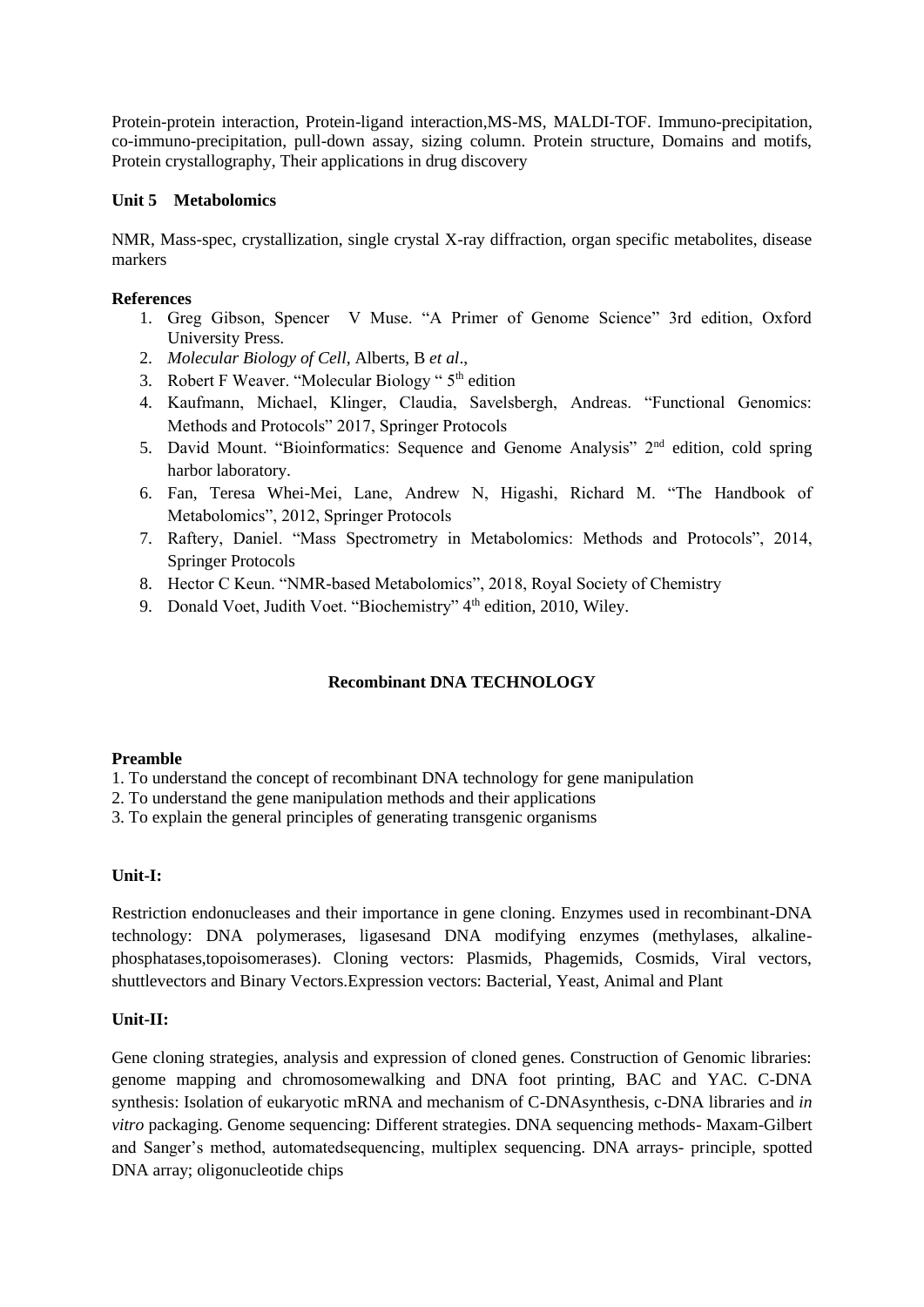## **Unit-III:**

Blotting techniques: Southern, Western and Northern blotting techniques. Molecular markers: RFLP, RAPD, AFLP, SSR and their applications.DNA finger printing technology and its application in forensic medicine. PCR Technology-Designing and synthesis of oligonucleotide primers-PCRamplification of specific DNA sequences, current innovations, cloning PCRproducts, mutagenesis by PCR, thermostable DNA polymerases andapplications of PCR technology in Biology and medicine.

## **Unit-IV:**

Introduction of Recombinant DNA molecules into appropriate hosts-competentcells preparation. Genetic selection – alpha complementation, insertional inactivation.Screening of libraries using labeled probes. Transposable elements, types and mechanism of transposition

## **Unit-V:**

Site directed mutagenesis and RNA interference**.** Knock-in and knock- out technology. Genome engineering technology- CRISPR-Cas system, TALENs & zinc finger,Nucleases.Next generation sequencing- principle, types and applications. Applications of genetic engineering in agriculture & animal husbandry. Applications of genetic engineering in industry and medicine.

## **REFERENCE**

1. Principles of Gene Manipulation and Genomics- Sandy B. Primrose, Richard Twyman 7th Edition; Blackwell Publishing

- 2. Gene Cloning and DNA Analysis: An Introduction- T. A. Brown John Wiley & Sons
- 3. An Introduction to Genetic Engineering- Desmond S.T. Nicholl Cambridge University Press
- 4. Molecular Biotechnology: Principles and Applications of Recombinant DNABernard
- R. Glick, Jack J. Pasternak, Cheryl L. Patten- ASM Press
- 5. Molecular Cloning: A Laboratory Manual (Cold Spring Harbor) M. R. Green, J. Sambrook.

## **Immunology and Immunotechnology**

## **Preamble**

To have a clear understanding about the immune system, its regulation and diseases associated with it and have an in-depth knowledge of various immunological techniques.

## **Unit 1 Introduction to Immunology**

Overview of the Immune system - Innate immunity - Adaptive immunity - comparative immunity - Immune dysfunction and its consequences - Cells and Organs of the immune system.

## **Unit 2 Antigens and Antibodies**

Nature and biology of Antigens and Super antigens - Haptens - Structure and function of Antibodies classes and biological activities of Immunoglobulins - Monoclonal antibodies -Antigen - Antibody interactions- Major Histocompatibility Complex- Complement system and its pathways.

## **Unit 3 Regulation of Immune Response**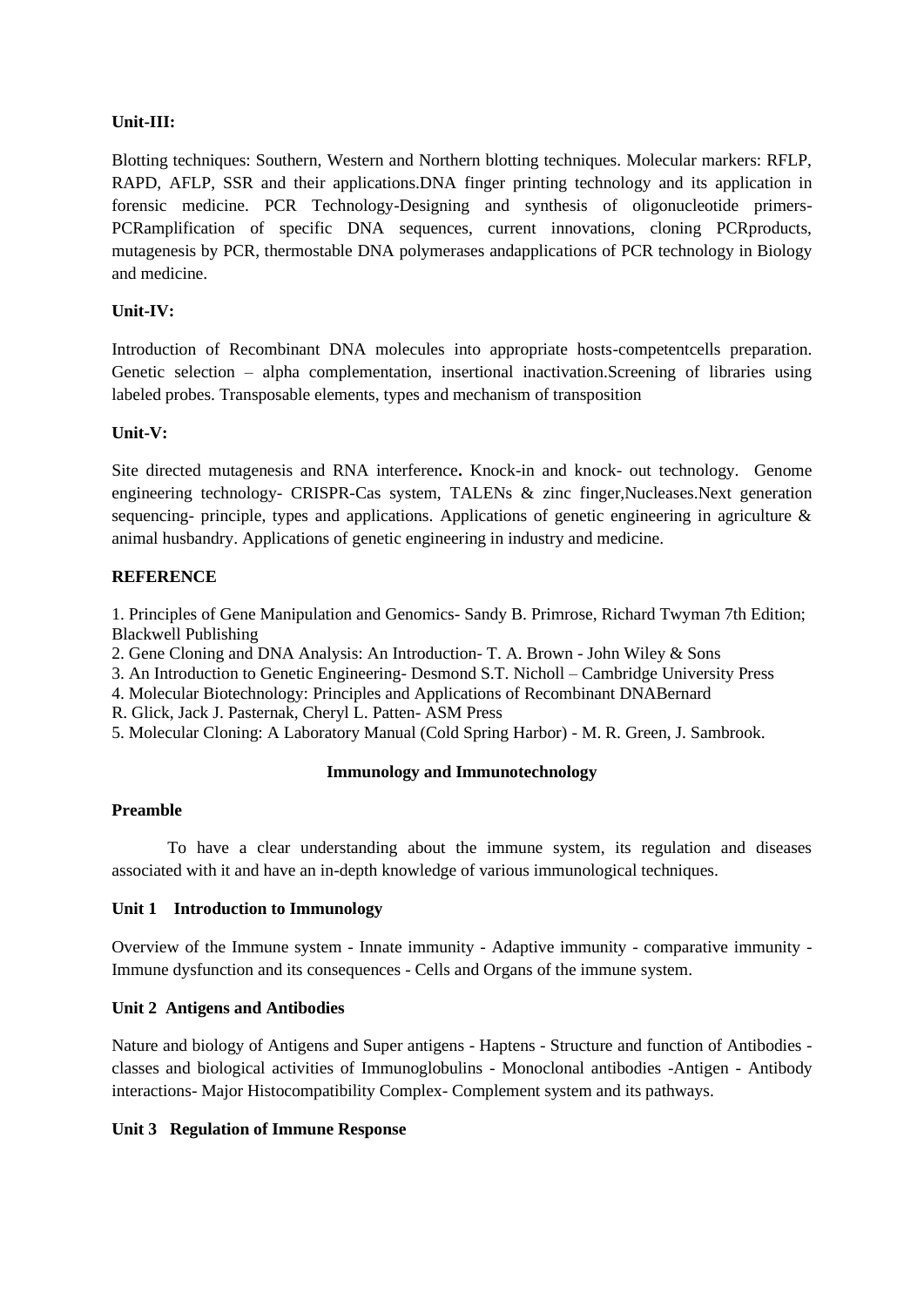Antigen processing and presentation, generation of humoral and cell mediated immune responses. Activation of B and T Lymphocytes. Cytokines and their role in immune regulation - T-cell regulation - their assay methods - MHC restriction - Immunological tolerance. Cell - mediated cytotoxicity - Mechanism of T cell and NK cell mediated lysis - Antibody dependent cell mediated cytotoxicity macrophage mediated cytotoxicity - Hypersensitivity - Autoimmunity - Transplantation - Immunity to infectious agents (intercellular parasites, helminthes  $\&$  viruses). Tumor Immunology - AIDS and other Immunodeficiencies.

## **Unit 4 Cancer and the immune system**

Cancer - Malignant transformation of cells - Oncogenes and cancer induction - Tumors of the immune system - Tumor Antigens - Tumor evasion and Cancer Immunotherapy.

#### **Unit 5 Immunotechnology**

Hybridoma Technology and Monoclonal antibodies. ELISA, Western blotting, Insitu hybridization RIA, FACs, Immunoprecipitation, Immunodiagnosis, Flowcytometry, Vaccines - Routes of Immunization. Analysis of DNA regulatory sequences and Microarrays.

## **References:**

- **1.** Kuby Immunology*, 5*th Edition, W. H. Freeman and Company, New York.
- 2. Immunology A short Course, 4th Edition Eli Benjamin, Richard Coico, Geoffrey Sunshine. (Wiley-Liss).
- 3. Clinical Immunology- Principles and Practice- 5<sup>th</sup> edition, Robert R.Rich.
- **4.** Fundamentals of Immunology*,* William Pau1.
- **5.** Essential Immunology, I. Roitt, 1994, Blackwell Science, Singapore.
- **6.** Klaus, D. Elgert, 1996, Immunology Understanding of immune system, Wiley Liss, New York.
- **7.**A.Bul and K. Abbas, 1994, Cellular and Molecular immunology.

#### **FERMENTATION TECHNOLOGY**

**Objectives:** To impact knowledge about biological and biochemical technology, with a focus on biological products, the design and operation of industrial practices.

**Outcomes:** Upon completion of the course, the learners will acquire skills to:

- 1. Evaluate factors enhancing biomass and product formation during mass cultivation process.
- 2. Analyse kinetics of cell and product formation in batch, continuous and fed-batch cultures

## **Unit I**

History of fermentation industry - Fermentation process: - Strain, culture collection, criteria used in media formulation, Inoculum preparation, Scale up of the inoculum - Sterilization, Batch and Continuous sterilization of medium, Aseptic operation.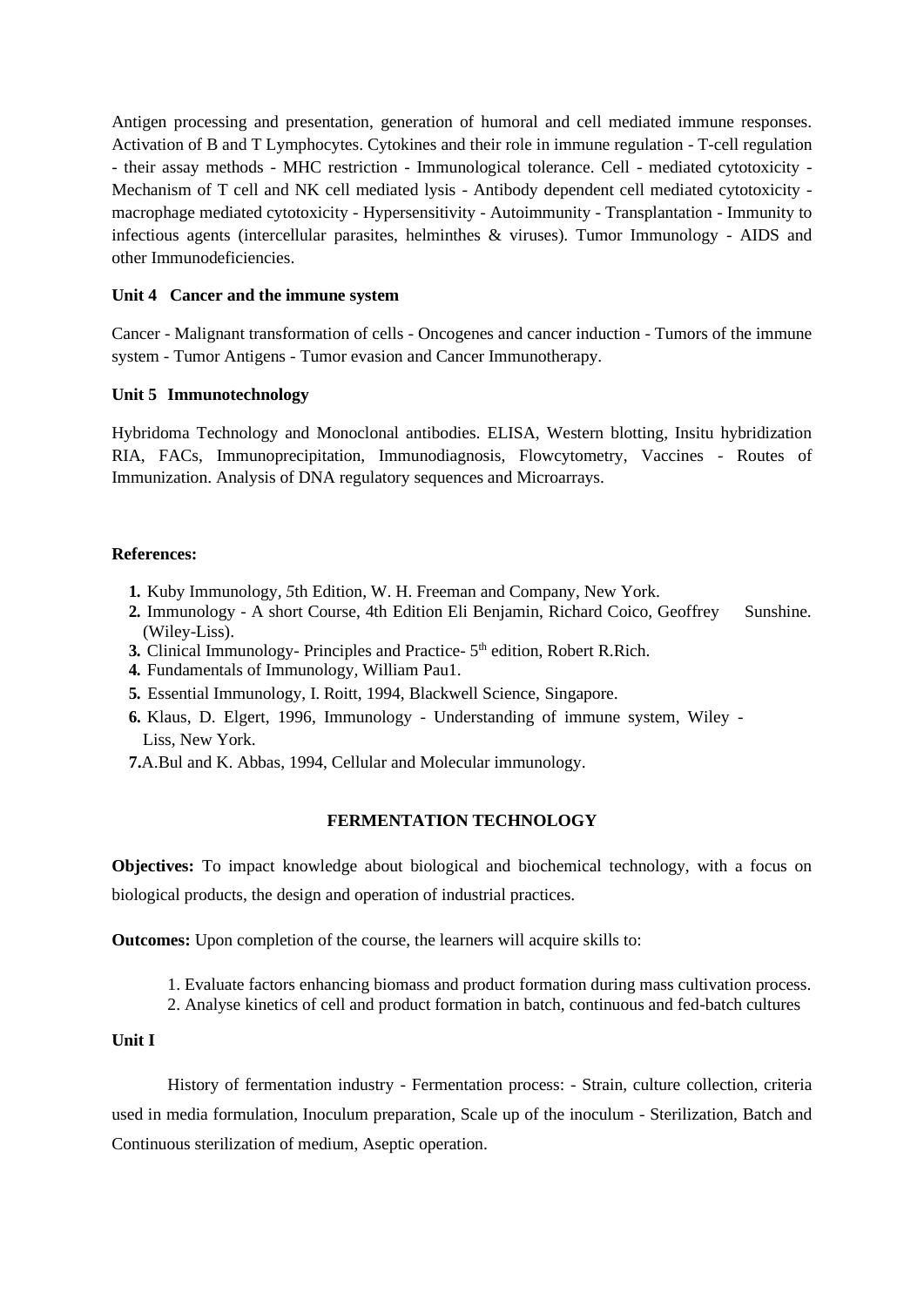#### **Unit II**

Types of Fermentation Processes: Batch, Fed-batch and continuous bio reactions, stability of microbial reactors, analysis of mixed microbial populations, specialized bioreactors (pulsed, fluidized, photo bioreactors etc.

## **Unit III**

Fermentation control systems - manual and automatic control in fermentation processes. Architecture of Fermentation systems, temperature measurement and control, flow measurement and control, pressure measurement and control, measurement of pH and dissolved oxygen and related sensors, Computer applications in fermentation technology.

#### **UNIT IV**

Downstream Processing: Introduction, Removal of microbial cells and solid Matter, foam separation, precipitation, filtration, centrifugation, cell disruptions, liquid-liquid extraction, chromatography, Membrane process, Drying and Crystallization. Effluent treatment: B.O.D. and C.O.D. treatment and disposal of effluents.

#### **Unit V**

Microbes-Industrial Applications: Industrial bioprocess Industrial Production: Anaerobic (ethanol, lactic acid) aerobic process (citric acid, Streptomycin and single cell protein), Acids (citric), solvents (glycerol), Antibiotics (penicillin, streptomycin) Single cell Protein, Use of microbes in mineral beneficiation and oil recovery.

## **References**

- 1) Agriculture and Medicine, Vol 1, 2, 3 and 4 (2004). Edited by M. M. Young, Reed Elsevier India Private Ltd, India
- 2) Biochemical Engineering, Aiba, S., Humphrey, A.E and Millis, N.F., Academic Press 1973. Bailey, J.E. and Ollis, D.F., Biochemical Engineering Fundamentals, McGraw-Hill 1986.
- 3) Bioprocess Engineering, Principles Doran, P.M, Academic Press 2012.
- 4) Bioprocess Engineering: Basic Concepts Shuler, M.L. and Kargi, F., , Prentice-Hall 1992.
- 5) Bioprocess Engineering: Basic concepts, Shuler ML and Kargi F., Prentice Hall, Engelwood Cliffs, 2002.
- 6) Bioprocess Technology, Kalaichelvan and Arulpandi, MJP. Publishers, 2008.
- 7) Biotechnology: The Biological Principles (1990) Edited by M D Trevan, S Boffey, K H Goulding, and P Stanbury, Tata McGraw-Hill Publishing company Ltd, New Delhi, India.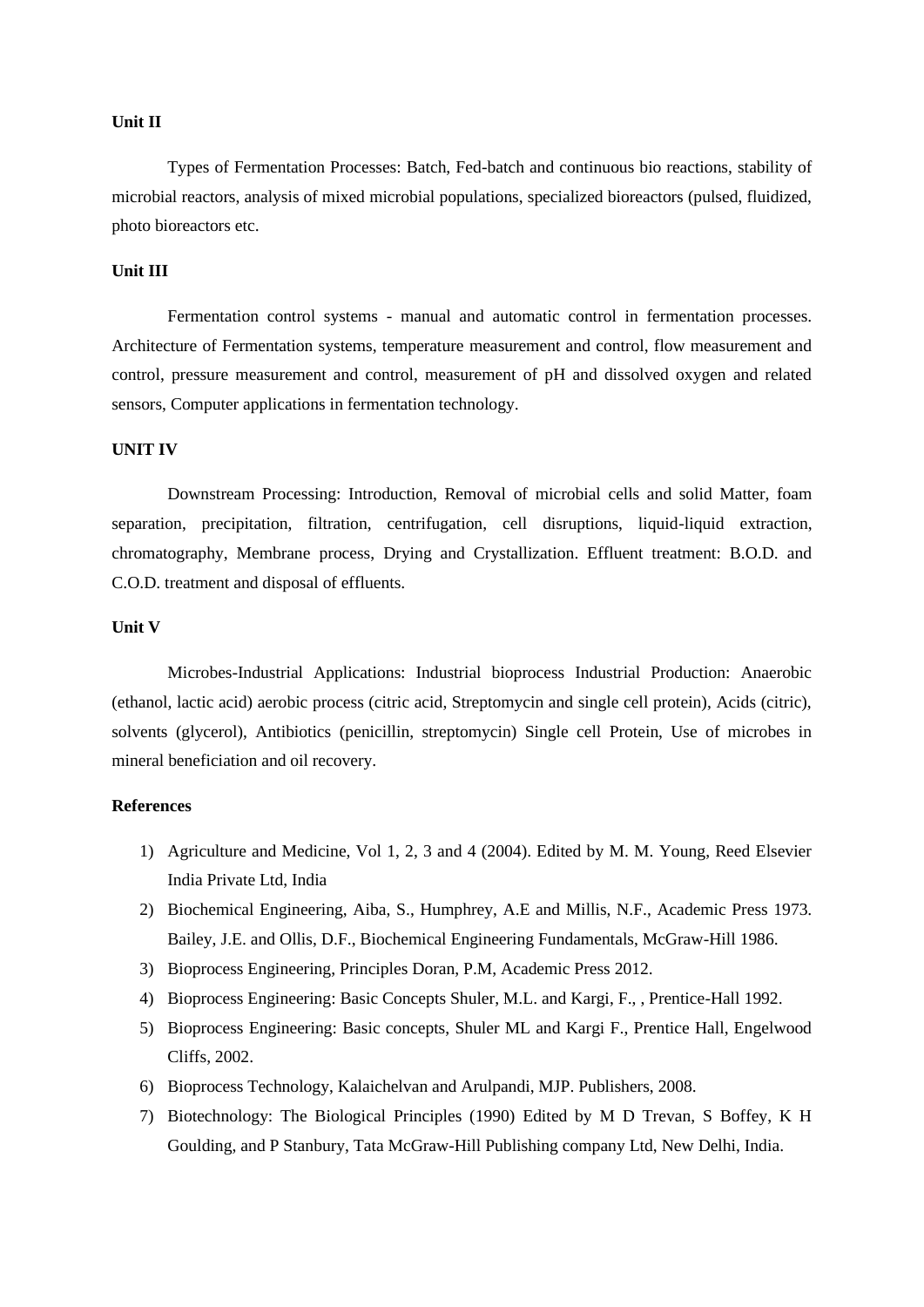- 8) Comprehensive Biotechnology. The Principles, Applications and Regulations of Biotechnology in Industry,
- 9) Doran. Bioprocess Engineering Principle. Elsevier. 2007.
- 10) Principles of Fermentation Technology, Stanbury, RF and Whitaker A., Pergamon press, 2007.

# **Practical 2**

## **Genome biology, Recombinant DNA technology, Immunology & Immunotechnology and Fermentation Technology**

- 1. Plasmid and genomic DNA isolation
- 2. Electrophoresis of DNA
- 3. Restriction and digestion
- 4. Preparation of competent cells.
- 5. Gene cloning-Ligation, transformation and Screening of transformants.
- 6. Southern, Northern hybridization
- 7. Determination of Melting temperature (Tm) of nucleic acid
- 8. Effect of pH on nucleic acids
- 9. PCR primer designing and PCR
- 10. Developing RFLP and RAPD maps
- 11. PAGE
- 12. Western blotting.
- 13. Hapten Conjugation and quantization
- 14. Immunohistochemistry.
- 15. In-situ hybridization.
- 16. BrdU labeling retention assay.
- 17. TUNEL assay.
- 18. Blood film preparation and identification of cells
- 19. Immunization, Collection of Serum, ELISA
- 20. Single Radial Immuno diffusion
- 21. Double immuno diffusion and Immuno-electrophoresis,
- 22. Rocket immuno electrophoresis
- 23. Demonstration of primary and secondary lymphoid organs including Lymph nodes
- 24. Blood Collection and Route of immunization
- 25. Purification of IgG from serum
- 26. Immobilization of cells and enzymes
- 27. Wine and alcohol production
- 28. Growth of bacteria-Estimation of biomass, calculation of specific growth rate.
- 29. Growth of yeast- Estimation of biomass, calculation of specific growth rate.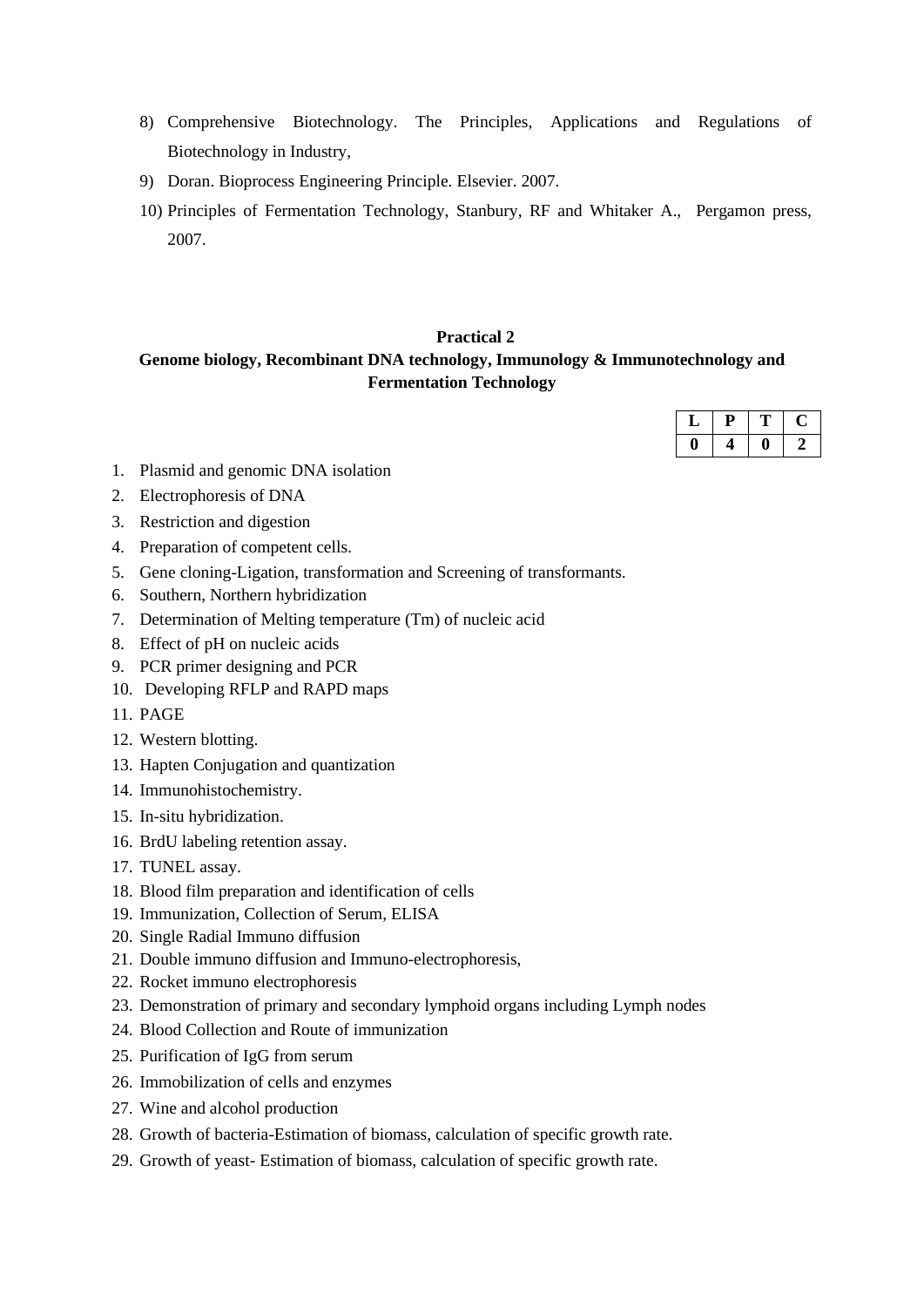- 30. Cell disruption
- 31. Production of enzyme-using batch Fermentor.
- 32. Production of citric acid by solid state fermentation.

#### **Elective subjects**

## **1. NANOBIOTECHNOLOGY**

**Objectives:** To provide knowledge on nano-materials and their properties and application in the area of biology.

**Outcome:** The students will have the ability to understand the nano-materials and their biological applications.

Unit 1 Nano biotechnology 8Hrs

Definition and scope, recent development and applications, Nanoparticles, Nanowires and thin films, Types of nanomaterials and their classifications, Applications of nanotechnology viz. anti cancer activity, artificial mitochondria, Nanobiosensors, bio imaging, separation of cells and cell organelles, drug delivery, gene therapy etc.

Unit 2 Nanotechniques 8Hrs Techniques to construct nanostructures, scanning probe instruments, Techniques to predict nanostructures, TEM, SEM, AFM, FRET, Confocal Microscopy, Uv visible spectroscopy, X- Ray diffraction, TIRF imaging, IR and Raman Spectroscopy, EDC.

Unit 3 Biological Nanoparticles Production 8Hrs

Biologiical synthesis of nanoparticles – use of bacteria, fungi, actinomycetes and plants – mechanism of synthesis. S-layers, Chemistry and structure, Magnetosomes- Bacteriorhodopsins, Liposomes, Cubosomes and Hexosomes, biopolymers, chitosan, drug targeting and Iron oxide nanoparticles for functional MRI.

Unit 4 Biosensors, Definition and Classification 8 Hrs

Nanofibers and their application in tissue engineering, Nanomaterials and drug delivery, cancer diagnosis and therapy, biologically inspired nanocomposites, nanotechnology and Tissue engineering, Scaffolds, nanotechnology in Agriculture (Fertilizers and pesticides) and waste management: current status of nanobiotechnology

Unit 5 Application of Nanotechnology 8 Hrs

Nanomaterials in consumer markets, Is nanotechnology bad or good?, Implications of nanotechnology: Health and safety implications from nanoparticles: Environmental issues, Toxicology of Nano particles: Need for regulation, Potential benefits and risks for developing countries, Criticism of Nanotechnology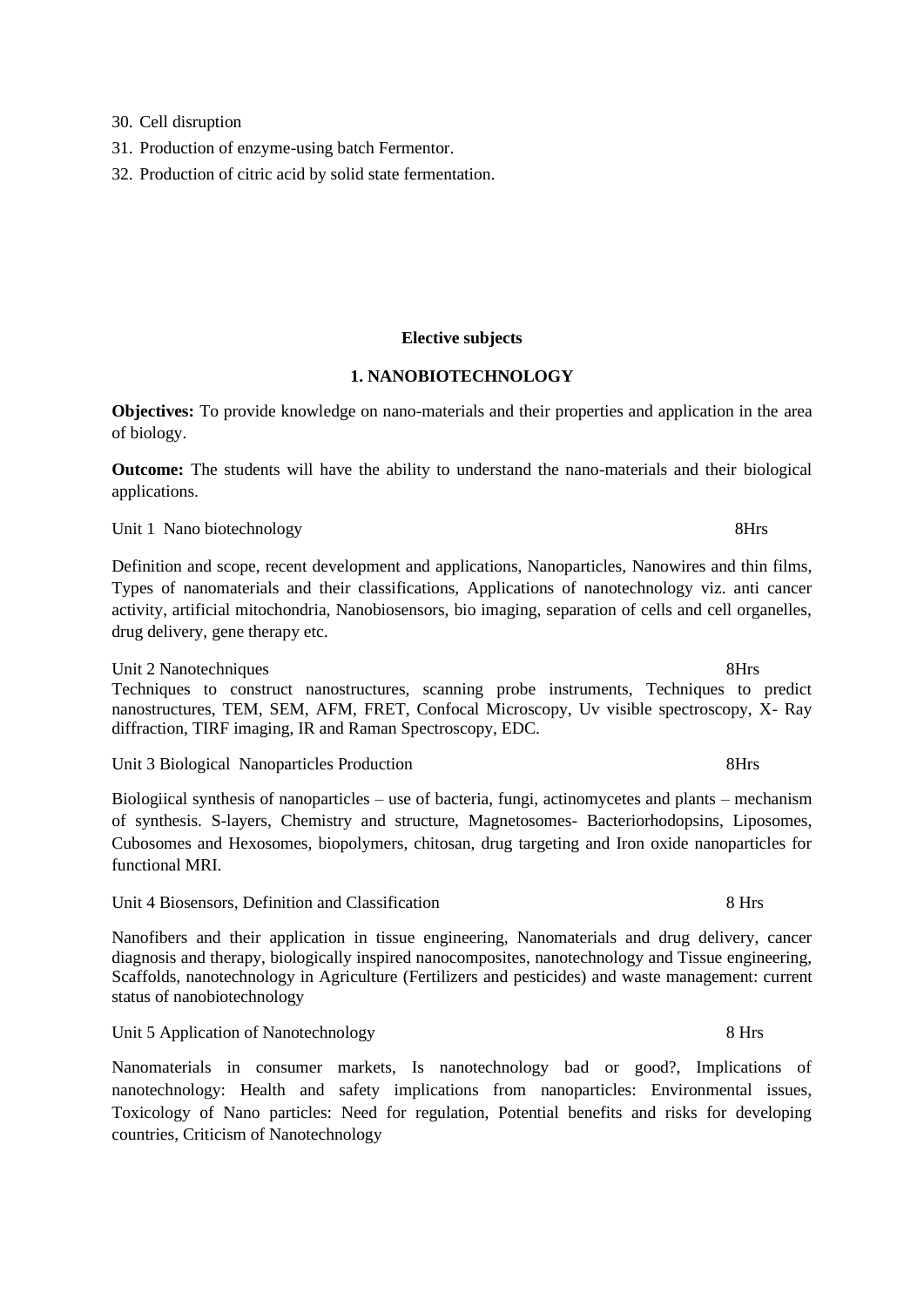## References

1. Nanobiotechology: Concepts, Applications and perspectives, Christ of M.Neimeyer, Chad.A.Mirkin (eds.,) Wiley VCH Weinheim (2004).

2. Bionanotechnology: concepts, Lessons from Nature, by David.S.Goodsell, Wiley-Liss (2004).

3. R.S. Greco, F.B.Prinz and R.L.Smith, Nanoscale Technology in Biological Systems, CRC press, 2005.

4. Protein Nanotechnology Protocols, Instrumentation and Application, Tuan Vo-Dinh, Series ; Methods in Molecular Biology (2005).

5. Nanocomposite Science & Technology Ajayan, Schadler& Braun.

6. Challa S.S.R.Kumar (Ed). 2006. Biologicals and pharmaceutical nanomaterials, Wiley-VCH Verlag Gmbh & Co, KgaA.

#### **2. PHARMACEUTICAL TECHNOLOGY**

| $\mathbf{L}$ | $\mathbf{p}$<br>л. | $\mathbf{T}$<br>л, | $\sqrt{ }$<br>◡ |  |
|--------------|--------------------|--------------------|-----------------|--|
| $\sim$<br>◡  | $\boldsymbol{0}$   | 3                  | ◠<br>◢          |  |
|              |                    | 8 Hrs              |                 |  |

Introduction of pharmacology, sources of drugs, route of administration, mechanism of action of drugs. Pharmacogenetics and pharmacokinetics: absorption, distribution, metabolism and excretion of drugs.

Unit 2 8 Hrs

Drugs acting on central nervous system:- Analgesics, Antipyretics, Anti-inflammatory, Antidepressants and CNS stimulants. Drug acting on cardio vascular system:- Anti-Hypertensive drugs and Anti-Hyper lipidemic drugs. Drug acting on Urinary system:- Diuretics and Antidiuretics.Drug acting on respiratory system:-Anti-Asthmatic drug

Unit 3 8 Hrs

Compressed tablets, Wet granulation, Dry granulation or slugging, Direct compression, Tablet presses, Formulation, coating, Capsules sustained dosage forms, Parental solutions, Oral liquids Injections, Ointments, Standard of Hygiene and Good Manufacturing Practice.

Unit 4 8 Hrs

Transdermal delivery system, liposomes and Nanoparticles.

Unit  $5 \times 8$  Hrs

Various categories of therapeutics like vitamins, antibiotics, hormones and biological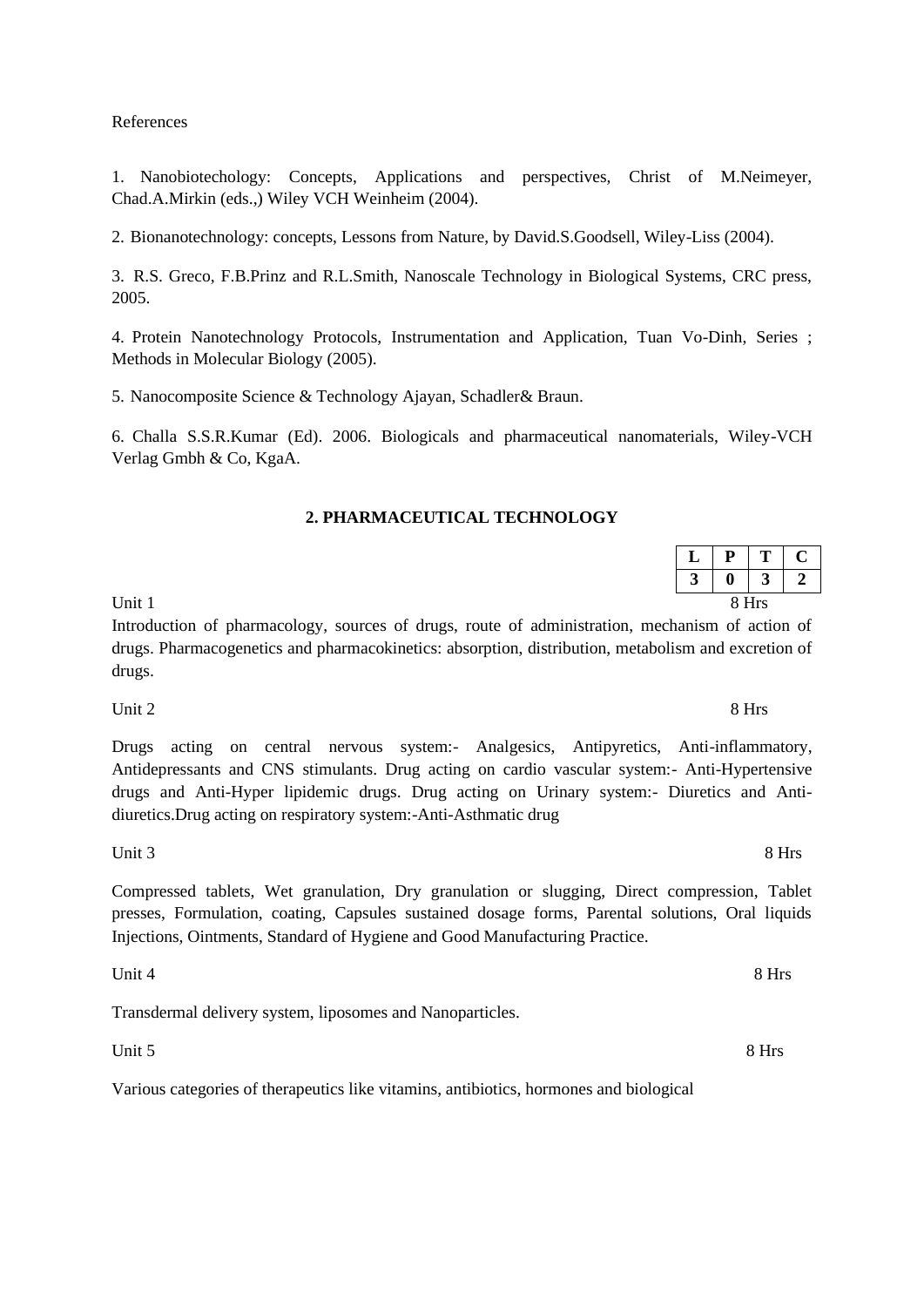## REFERENCES:

- 1. Medical pharmacology, K.D.Tripathi
- 2. Katzung, B.G.Basis and clinical pharmacology, prentice hall of international
- 3. Pharmacology and therapeutics-Satoskar
- 4. Pharmaceutical dosage forms: tablets volume-3 by liberman and lachman.
- 5. Theory and practice of industrial pharmacy by lachman.
- 6. Novel drug delivery system Y. W. Cheinc Publications, Oxford, 1988.

## **3. CANCER BIOLOGY**

**Objectives:** To provide cell biological, genetic and molecular biological details of cancer. **Outcome:** The students will have the ability to understand the molecular reason for the disease cancer, treatment possibilities and further research directions on the cancer biology.

Unit 1 Origin of Life

Types of cells, Genetic material and their stability. Isolation, culturing and maintenance of cells. Growth factors and signal transduction.

Unit 2 Genomic Integrity

Importance of maintenance of genomic integrity. Carcinogenesis and mutagenesis. Proteins associated with genomic integrity. Cell cycle checkpoint: Density arrest, Intra- S, G2/M and Spindle check points.

Unit 3 Tumor Suppressors

p53, Rb, ATM, P53 BP, p10 and apoptosis. Oncogenes: cMyc, and vMyc, Aurora A, AKT,PI3K, TRK. The cancer stem cell theory. Metastasis. Tumor viruses. Cell immortalization.

Unit 4

Phenotype of Cancerous Cell, Hyperplasia, dysplasia, neoplasia, metaplasia.Aneuploidy, abnormal centrosome, loss of cell cycle arrest upon loss of genomic integrity.Philadelphia chromosome.

## Unit 5 Genes Associated with Cancers

Stomach, colon, breast, lung, cervical, and oral cancers. Techniques of cancer biology: Biochemical and imaging technique., early detection of cancer: Therapeutic aspects of cancer.

References

1. Reya, T; Morrison, SJ; Clarke, MF; Weissman, IL (2001 Nov 1). "Stem cells, cancer, and cancer stem cells.". Nature 414 (6859): 105-11.

2. Heppner, GH; Miller, BE (1983). "Tumor heterogeneity: biological implications and therapeutic consequences.". Cancer metastasis reviews 2 (1): 5–23.

3. Dunmock N.J and Primrose S.B., "Introduction to Modern Virology", Blackwell Scientific Publications, Oxford, 1988.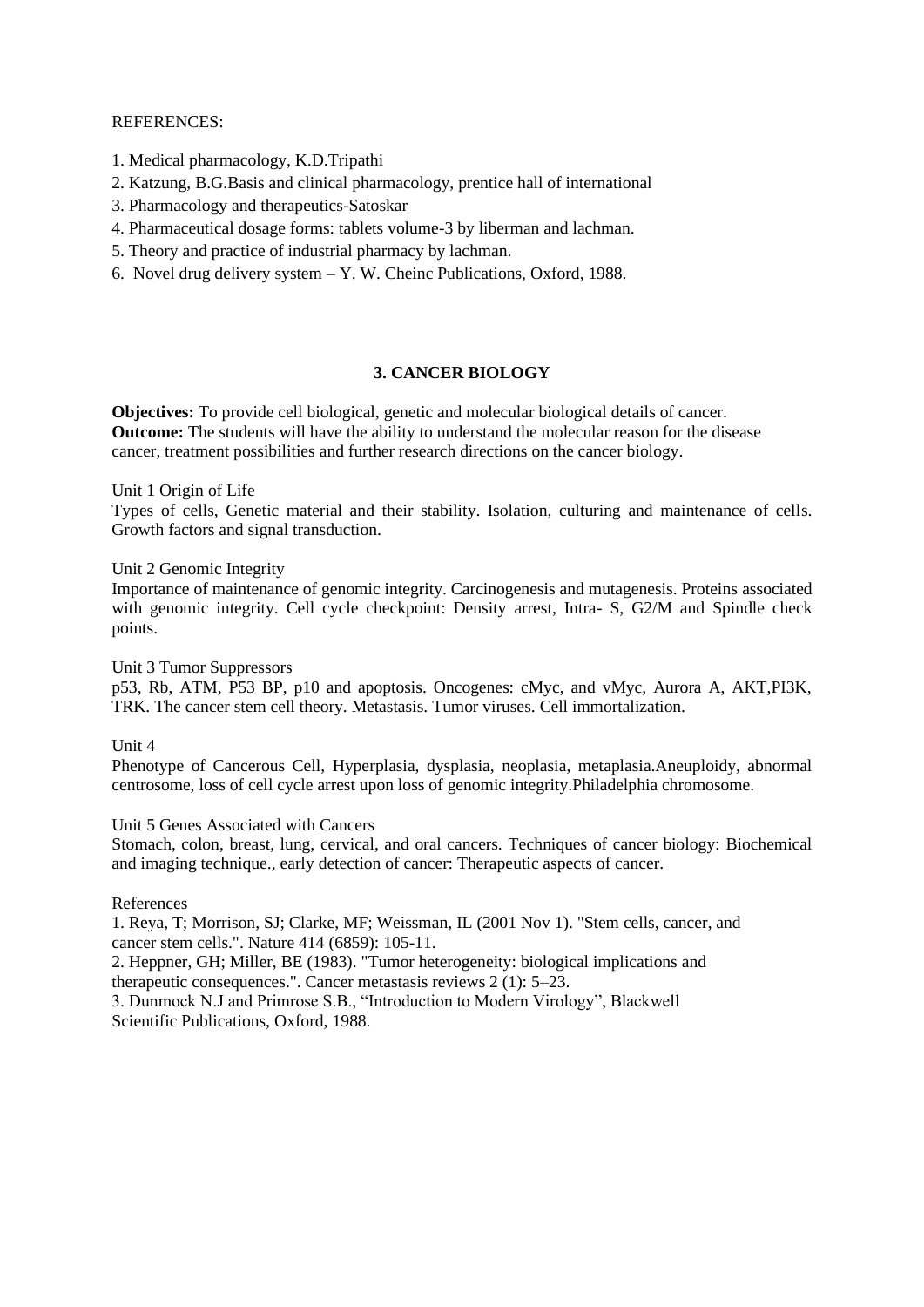## **ALGAL AND FUNGAL TECHNOLOGY**

## **OBJECTIVES:**

1. To understand the concept and life cycle of algae and fungi.

2. To gain an insight on the various advancement in algal and fungal technology.

## **Unit I: Algae – Overview (10 hours)**

A general account and classification of Algae – distribution - range of thallus organization – pigmentation- flagellation- reserve food – Reproduction(vegetative-asexual-sexual); Lifecycle patterns -salient features of algal divisions (Harold C Bold) – phylogeny - Fossil algae.

## Unit II: Algae -Type Study (10 hours)

Structure and reproduction with reference to the following algal forms – *Anabaena, Chlorella, Volvox,Chara, Ectocarpus, Sargassum, Polysiphonia and Gracilaria.* (excluding the developmental stages).

## Unit III: General characters of fungi **and the contract of the contract of the contract of the contract of the contract of the contract of the contract of the contract of the contract of the contract of the contract of the**

Habit, nutrition types, cell structure, mycelium – its modifications- Reproduction: vegetative, asexual,sexual, para-sexual; fruiting bodies of sexual and asexual, Life cycle patterns. Salient features of fungal classes (Alexopolus, 1962).

## Unit IV: Fungal forms (10 hours)

Structure and reproduction with reference to the following fungal forms (no developmental stage) *Aspergillus*, *Saccharomyces*, *Neurospora*.

## **Unit V: Applications (10 hours)**

Algal biotechnology- Mass cultivation of algae- production of agar agar, alginic acid. Importance of blue green algae. Importance of fungi- production of food and industrial products. Yeast cell transformation.

## **REFERENCE**

1. Vashista, B.R. 2000. Fungi, Chand & Co. New Delhi

- 2. Harold C. Bold, 1982. Morphology of plants. Weiley- Eastern Ltd.
- 3. Trivedi.P.C.2001- Algal biotechnology.

4. Bilgrami, K.S. and Saha, L.C. 2012. A Textbook of Algae. CBS Publishers & Distributors Pvt. Ltd.,New Delhi.

5. Dubey, R.C. 2009. A Textbook of Biotechnology. S. Chand & Company Ltd. New Delhi.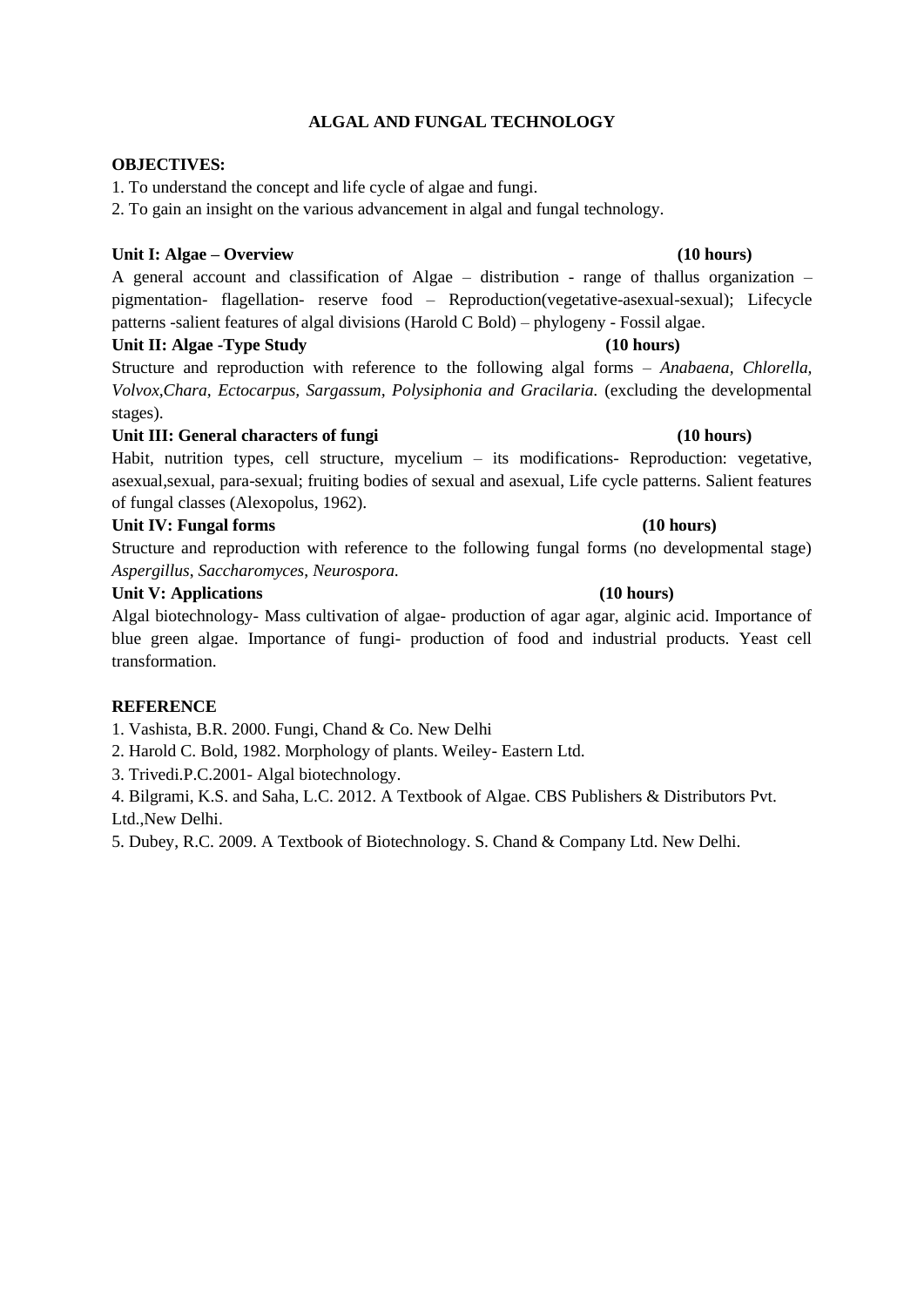## SEMESTER III

## **PLANT & ANIMAL BIOTECHNOLOGY**

**Objectives:** To provide knowledge on the techniques to manipulate genome of plants & animals, tissue culture facilities and Animal Stem Cells and Tissue Engineering facilities.

**Outcome:** The students will have the ability to understand and apply different techniques of plant genome editing and tissue culture, Animal Stem Cells and Tissue Engineering facilities.

#### **Unit 1: Introduction to Plant Tissue Culture**

Historical account, Totipotency. Preparation of nutrient media for callus culture. Processing of Various explants (mature seed, leaf base, node) for culture initiation. Callus cultures through organogenesis and somatic embryogenesis. Protoplast isolation and fusion. Transfer and establishment of whole plants in soil.

#### **Unit 2: Gremplasm conservation & transformation**

Germplasm Conservation :cryopreservation-methodology and steps, Plant conversion from synthetic seeds. Micropropagation of medicinal plants. Secondary metabolites from plant cells. Isolation and purification ofTi-plasmid DNA. Agrobacterium mediated transformation of plants. Transient ßglucuronidase (GUS) gene expression assays in transformed intact explants and callus tissues by histochemical method.

#### **Unit 3: Animal Cell Culture**

.

types of culture media, composition, preparation and metabolic functions. Role of CO2, Serum, supplements, growth factors (EGF, PDGF, NGF, Gap-43). Biology of cultured cells culture environment, cell adhesion, cell proliferation and differentiation. Characterization of cultured cells, viability, Gene Transfer, cytotoxicity, growth parameters, cell death and Apoptosis

## **Unit 4 : Animal Stem Cells and Tissue Engineering**

Embryonic and adult stem cells, properties, with reference to stem cells culture. Tissue engineering of skin, bone and neuronal tissues, biomaterials used in tissue engineering, three dimensional culture and transplantation of engineered cells. Tissue engineering -. Gene knock out and mice models. Methods of animal cloning

#### **Unit 5: Transgenics**

Transgenic plant with modified quality (Improved starch, oil, seed protein quality). Plant derived vaccines; Plants with improved nutrient value (Golden Rice). Pharmaceutical products produced by mammalian cells – plasminogen activator, erythropoietin, blood clotting factors, glycoprotein hormones, interleukins, interferons, Cell culture based vaccines.

#### **References**

1. Robert N. Trigiano. Dennis J. Gray, 1996, Plant Tissue Culture Concept and Laboratory Excersises. CRC Press, London.

2. P.S.Srivasta, 1998. Plant Tissue Culture and Molecular Biology, Narosa Publishing House, New Delhi.

3. John H. Dods and Lorrin W.Roberts, 1995, Experiments in Plant Tissue Culture, Cambridge University Press, USA.

4. J. Hammond, P. McGarvey and V. Yusibov (Eds): Plant Biotechnology. Springer Verlag, 2000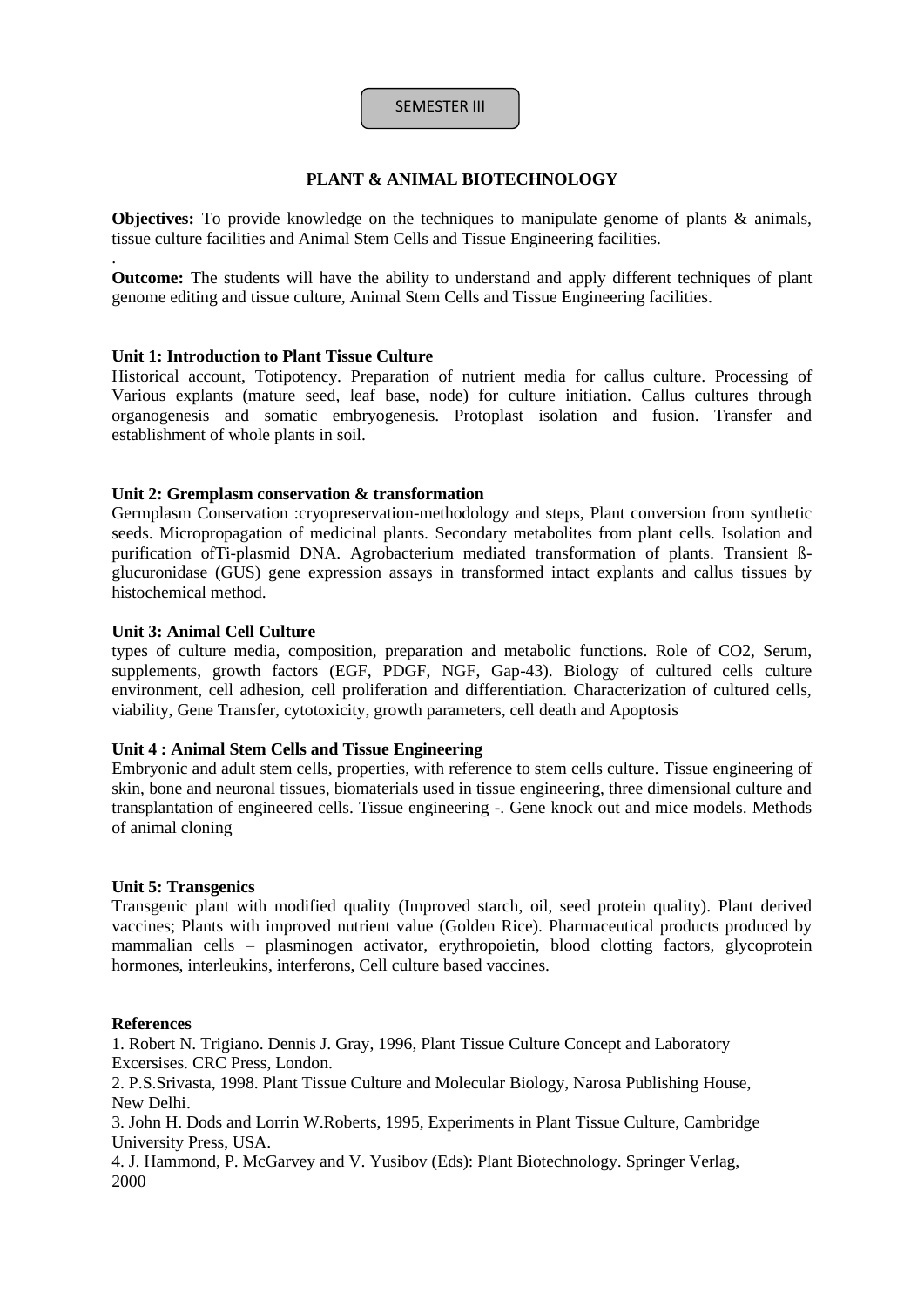5. T-J. Fu, G. Singh, and W.R. Curtis (Eds.): Plant Cell and Tissue Culturefor the Production of Food Ingredients. Kluwer Acadernic/Plenum Press. 1999.

6. H.S. Chawla: Biotechnology in Crop Improvement. International Book distributing Company. 1998.

7 . Ballinic C.A., Philips J.P and Moo Young M. Animal Biotechnology. Pergamon Press, New York. 1989.

8. Watson J.D.et al. Molecular Biology of Gene (6th Ed.) Publisher Benjamin Cummings.2007.

9. Berger S. L. and A.R. Kimmel.Methods in enzymology guide to molecular cloning techniques (Vol 152). Academic Press Inc. San Diego.1996.

10. Glick, B.R. and Pasternak J.J. Molecular Biotechnology.ASM Press, Washington DC.2003.

#### **APPLIED BIOTECHNOLOGY**

**Objectives:** To provide knowledge on the extent of application of biotechnology in different avenues of sciences.

**Outcome:** The students will have the ability to understand the uses and application of the biotechnology on various sectors of the economy. It also helps them to broaden the scope of ideas related to biotechnology and other walks of science.

## **Unit 1: Marine Biotechnology**

History of marine biology, bioecochemical cycles, food chain and food web. Marine Pollution biology indicators (marine micro algae) biodegradation & bioremediation, marine fouling and corrosion Importance of coastal aquaculture, marine fishery resources, Medicinal compound from marine flora and fauna, marine toxin, antiviral and antimicrobial agents.

#### **Unit 2: Medical Biotechnology**

Cancer Biology - treatment of cancer-chemo therapy, radio therapy, immunotherapy and gene therapy. Gene therapy, barriers to gene delivery, overview of inherited and acquired diseases for gene therapy; Retro and adeno virus mediated gene transfer; Liposome mediated gene delivery. Cellular therapy; use of stem cells.

#### **Unit 3: Pharmaceutical Technology**

Pharmacogenetics and pharmacokinetics: absorption, distribution, metabolism and excretion of drugs. New therapeutic strategies and delivery systems: Transdermal delivery system, liposomes, peptide and protein delivery, glycoprotein administration, gene therapy and RNA interference.

## **Unit 4 : Nanobiotechnology**

Concept of Nano-biotechnology & Historical background. Overview application and method of microbial nano-particle production with reference to Bacteriorhodopsin. DNA-Protein Nanostructures : Oligonucleotide-Enzyme conjugates. DNA conjugates of binding proteins. Non-covalent DNA-Streptavidin conjugates. DNA-Protein conjugates in microarray technology

## **Unit 5: Environmental Biotechnology**

Environmental management and Impact Assessment. Overview on Environmental Pollution, Microbiology of degradation of Xenobiotics: Degradation of hydrocarbons, substituted hydrocarbons, oil pollution and surfactants. Bioremediation of contaminated soils, Biotechnology intervention in waste water treatment. solid wastes management: composting, vermiculture, mushroom cultivation and biogas production.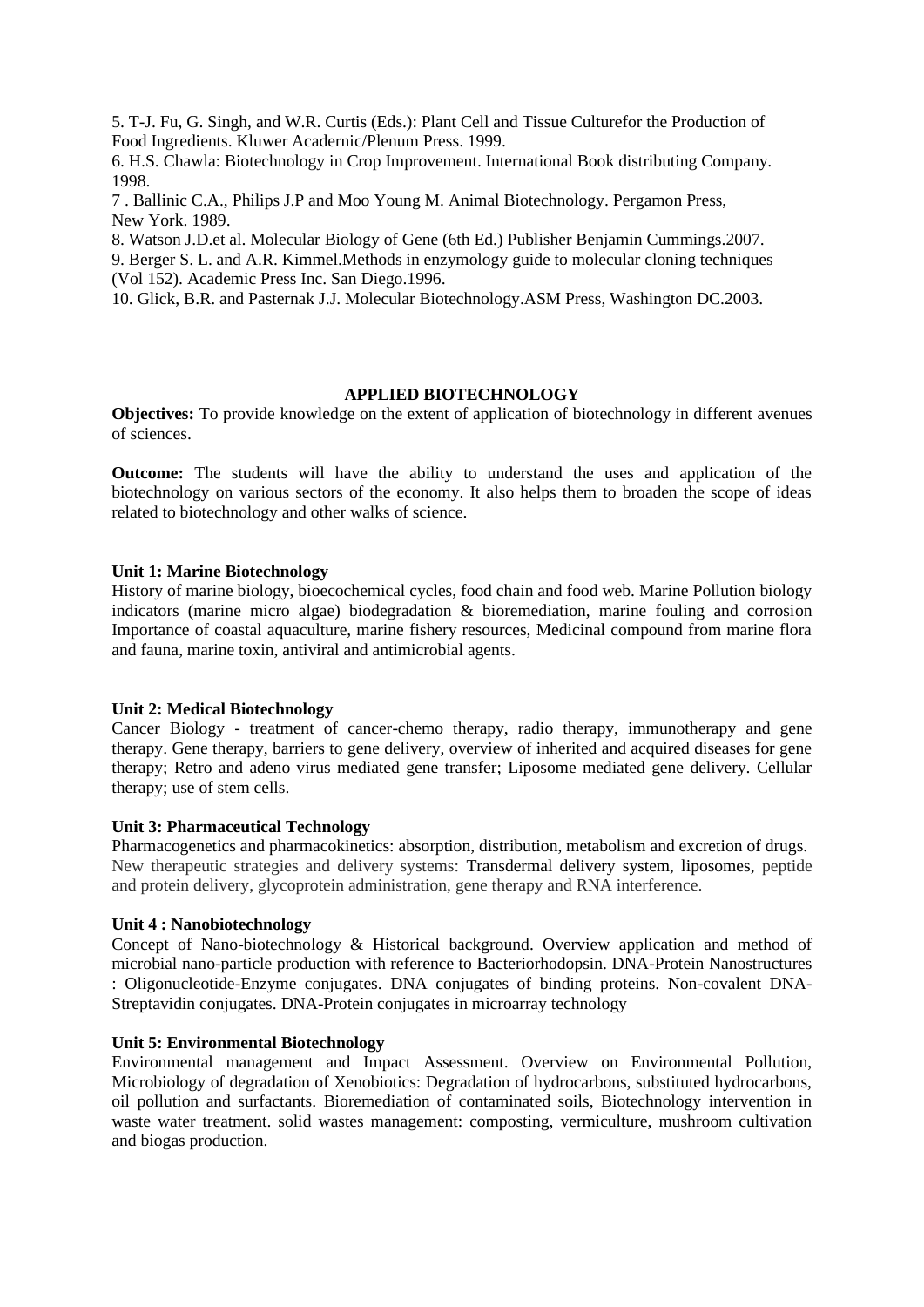## References

- 1. Recent advances in marine biotechnology volume 3 M. Fingerman, R . Nagabhushanam Mary - Frances Thomson.
- 2. Bradach, J.E., H.H. Ryther and W.D. MC Larney, Aquaculture, farming and husbandry and fresh and marine organisms, Wiley lnterscience, New York. 1972.
- 3. Stickney, R.R., 2000. Encyclopedia of Aquaculture. John Wiley Sons Inc. pp. 1063.
- 4. Judit Pongracz and Mary Keen, Medical Biotechnology 1st Edition, Elsevier Publications,2008.
- 5. S. N. Jogdand Medical Biotechnology 2nd Edition Himalaya Publishers 2008.
- 6. Jawetz, Melnuk and Adelgerg, Medical Microbiology, Appleton & Lange Pub 1971.
- 7. Medical pharmacology, K.D.Tripathi.
- 8. Katzung, B.G.Basis and clinical pharmacology, Prentice Hall of International
- 9. Pharmacology and Therapeutics-Satoskar
- 10. Novel drug delivery system Y. W. Chein.
- 11. Nanobiotechnology: Concepts, Applications and Perspectives, Christof M. Niemeyer (Editor), Chad A. 12.Mirkin (Editor) , Wiley Publishers, April 2004.
- 12. Nanotechnology, William Illsey Atkinson, JAICO Publishing House, Second Impression-2008.
- 13. Wastewater Engineering Treatment, Disposal and Reuse. Metcalf and Eddy, Inc., Tata McGraw Hill, New Delhi.
- 14. Environmental Biotechnology, M. H. Fulekar, CRC Press, 2010

# **BIOSEPARATION**

**Objectives:** To provide knowledge on the importance and techniques on downstream processing.

**Outcome:** The students will have the ability to understand the basics of downstream processing and different techniques utilized for the processing.

## **Unit 1: Introduction to downstream processing**

Requirement of Downstream Processing Basic concepts of separation Technology, Overview of a bioprocess including upstream and downstream processing, Importance of downstream processing in biotechnology, characteristics of biological molecules, New Separation process in modern biotechnology; Separation characteristics of proteins and enzymes – size, stability & other biological properties; Selection of purification methodologies, Characteristics of fermentation broth & its pretreatment.

## **Unit 2: Biomass removal**

Biomass Removal and Disruption Biomass removal and disruption: Cell disruption by Mechanical and non mechanical methods, Chemical lysis, Enzymatic lysis, physical methods, Sonication, Types of Homogenizers, Centrifugation; Sedimentation; Flocculation.

## **Unit 3 Product isolation**

Product Isolation Liquid - liquid extractions, Precipitation (salt, pH, organic solvent, high molecular weight polymer). Separation of particulate by filtration, Rotary Vacuum Filtration, Centrifugation & Ultracentrifugation (Batch, continuous, basket), settling, sedimentation, decanting; Electrophoresis.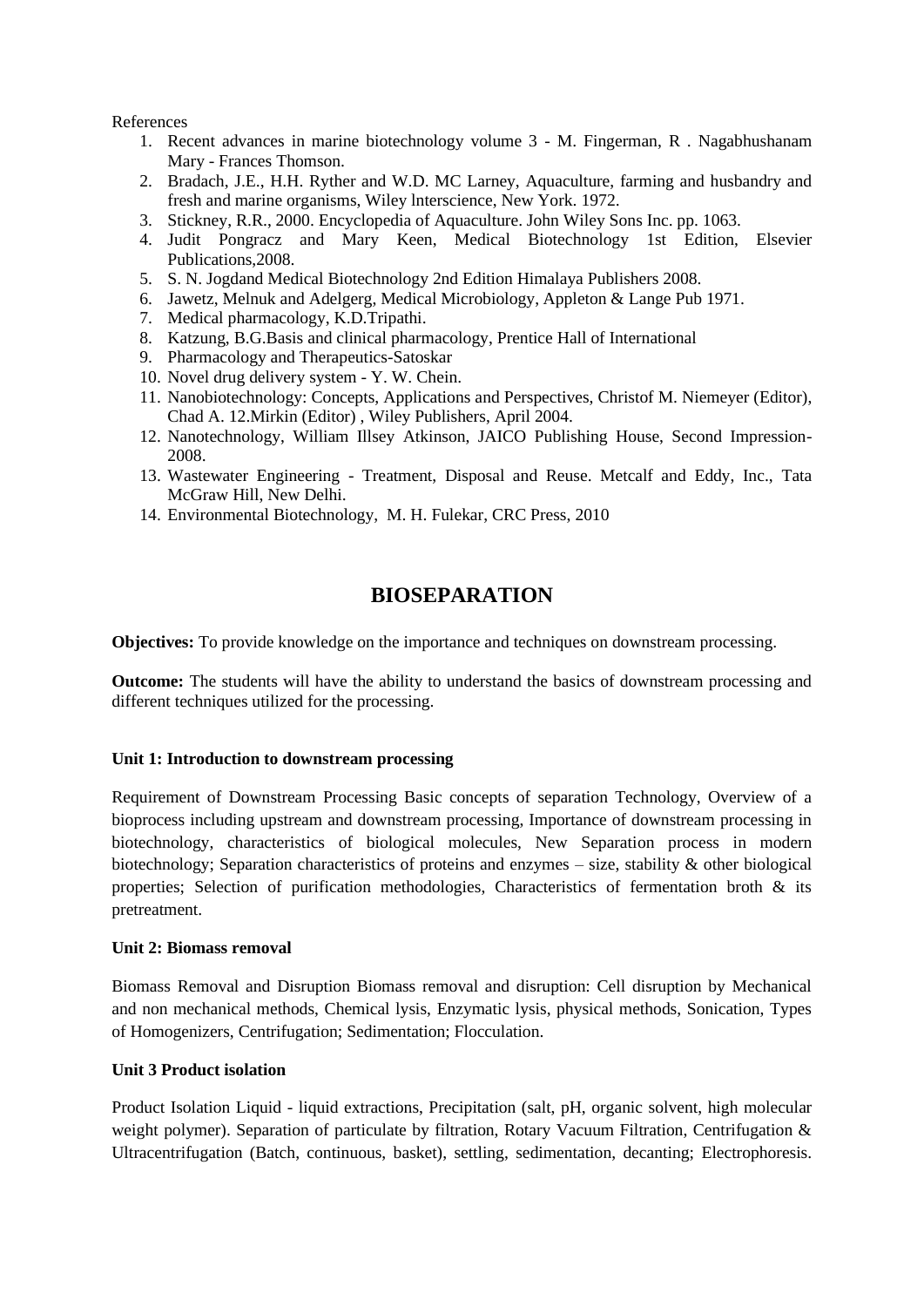Membrane based purification of bio product using Microfiltration, Ultrafiltration, Reverse osmosis (UF and RO); Dialysis; Electrodialysis; Diafiltration; Pervaporation; Perstraction,

## **Unit 4: Separation by Adsorption**

Separation by Adsorption and Chromatography Types of adsorption; adsorbents types, their preparation and properties, Chromatography: general theory, partition coefficients, zone spreading, resolution and plate height concept and other chromatographic terms and parameters; chromatographic method selection; selection of matrix; separation based on size, charge, hydrophobicity and affinity: Gel filtration, Ion exchange chromatography, Affinity chromatography, IMAC chromatography; Covalent chromatography; Reverse phase chromatography (RPC) and hydrophobic interaction chromatography (HIC), HPLC, role of HPLC in protein characterization; Chromatofocussing; Polishing of Bioproducts by Crystallization of small and large molecules, drying and Formulations.

## **Unit 5: Case Studies**

Case Studies Baker's yeast, Ethanol, Power alcohol, Citric acid, Intracellular proteins, Penicillin, Streptomycin, Insulin, Casein, interferon, Large scale separation and purification of E.coli, yeast, Recombinant products.

## **Texts/References:**

1. E L V Harris and S. Angal, Protein Purification Methods, Ed. IRL Press at Oxford University Press, 1989. 2. P.A. Belter, E.L. Cussler and Wei-Shou Hu., Bioseparations-Downstream Processing for Biotechnology, Wiley- Interscience Publication, 1988.

3. J. E. Bailey and D. F. Ollis, Biochemical Engineering Fundamentals, 2nd Edition, Mc-Graw Hill, Inc., 1986.

4. Seperation, Recovery and Purification in Biotechnology, Aenjo J.A. and J.Hong

5. Priniciples of fermentation technology" by P F Stanbury and A Whitaker, Pergamon press (1984)

6. Comprehensive Biotechnology" Vol.2 Ed.: M. Moo-Young (1985) 7. Biotreatment, Downstream Processing and Modeling" (Advances in Biochemical MASTER OF TECHNOLOGY IN Biotechnology CURRICULUM & SYLLABUS 2

7 Engineering /Biotechnology, Vol 56) by T. Schepler et al, Springer Verlag

8. Chromatographic and Membrane Processes in Biotechnology" by C.A. Costa and J.S. Cabral, Kluwer, Academic Publisher

9. Downstream Processing" by J.P. Hamel, J.B. Hunter and S.K. Sikdar, American Chemical Society

10. Protein Purification" by M.R. Ladisch, R.C. Wilson, C.C. Painton and S.E. Builder, American Chemical society ,Verlag

11. Protein purification: Principle and practice, third edition, Robert k. Scopes, Springer, editor: Charles R. Cantor

12. Physical Biochemistry: David Friefelder, 5th Ed, PHI 13. Guide to protein purification: Methods in enzymology, volume 182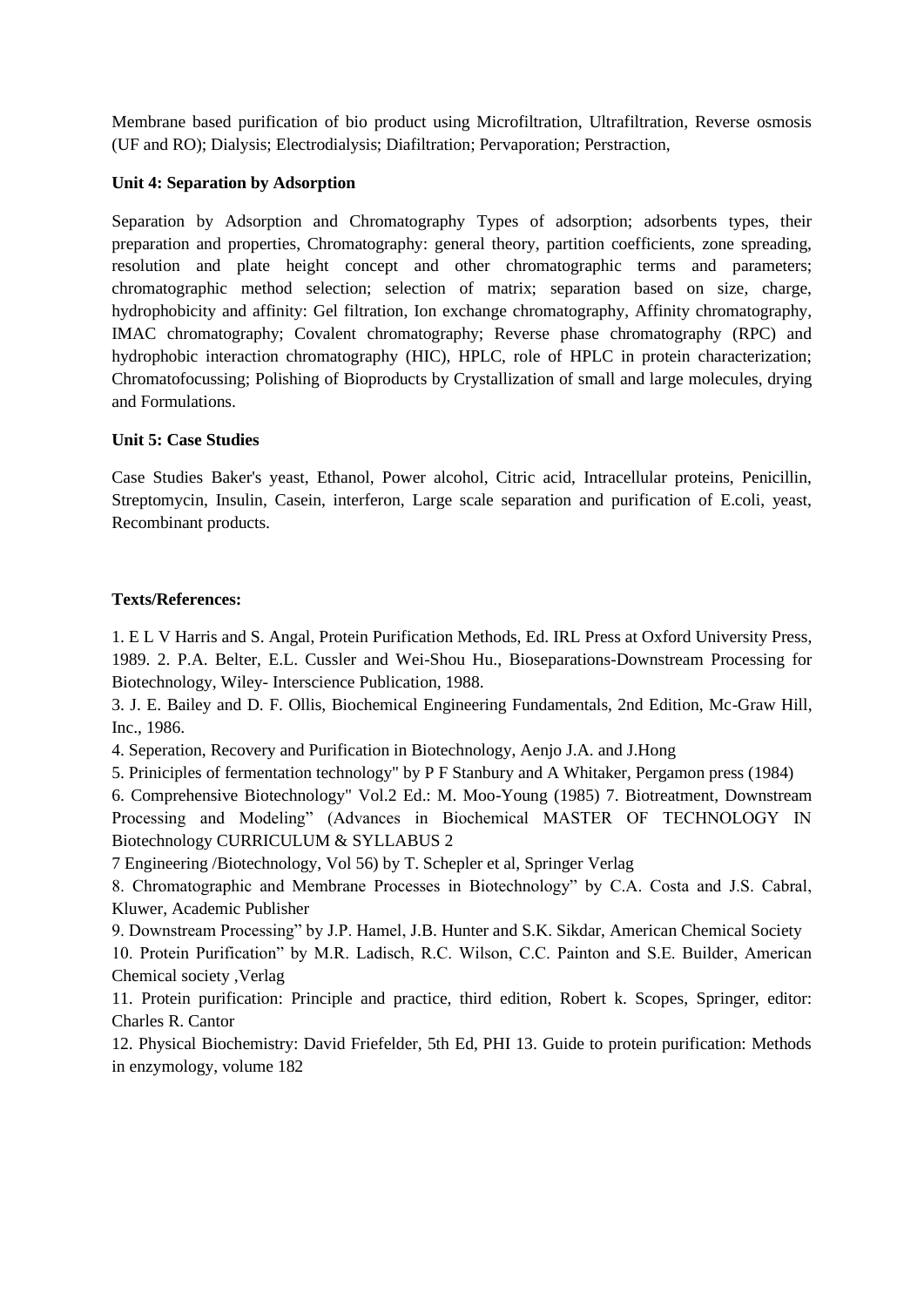## **BIOINFORMATICS**

## **PREAMBLE:**

This course introduces students the basics of computers and networks and elaborates about biological databases, sequence and structure analysis and molecular phylogenetics. At the end of the course, students can understand and perform sequence and structural analysis using various tools and software in bioinformatics.

## **Unit 1: INTRODUCTION**

Computer Hardware, Computer networks, Types of networks, Internet, Internet Protocols, Search engines, Operating systems, Scope and applications of bioinformatics, Bioinformatics resources: NCBI, EBI, RCSB, ExPASy.

## **Unit 2: BIOLOGICAL DATABASES**

Introduction to databases -Biological databases- Classification of biological databases- Primary and Secondary databases, Sequence and structure databases, Specialized databases**-** Various file formats for bio-molecular sequences: GenBank, FASTA, GCG, MSF- Data submission and Information Retrieval from biological databases.

## **Unit3: SEQUENCE ANALYSIS**

Definition of terms: Homology, Similarity and Identity, Sequence alignment- Local and global alignment, Pair wise sequence alignment, multiple sequence alignment, Dot Plots, Dynamic programming, Substitution matrices- PAM and BLOSSUM, Database similarity searching -FASTA and BLAST, Protein signatures.

## **Unit4: PHYLOGENETIC ANALYSIS**

Molecular Evolution and Molecular Phylogenetics, Phylogenetic tree, Forms of Tree Representation, Rooted and un-rooted trees, Phylogenetic Tree Construction Methods: Distance based methods- NJ, UPGMA, Character based methods –Maximum Parsimony, Phylogenetic programs

## **Unit5: STRUCTURAL BIOINFORMATICS**

Basics of Protein structure, Protein structure visualization and comparison, Secondary structure prediction- Chau-Fasman, GOR, Protein tertiary structure prediction- Homology modeling, Threading and Fold recognition.

## **TEXT BOOK:**

1. JinXiong– Essential Bioinformatics – Cambridge University Press – 2006 (1<sup>st</sup> Edition).

## **REFERENCES:**

- 1. Lesk, A. M Introduction to Bioinformatics Oxford University Press 2003 (1<sup>st</sup> Edition).
- 2. Baldi, P., Brunak, S Bioinformatics, The Machine Learning Approach MIT press 2008  $(2<sup>nd</sup> Edition).$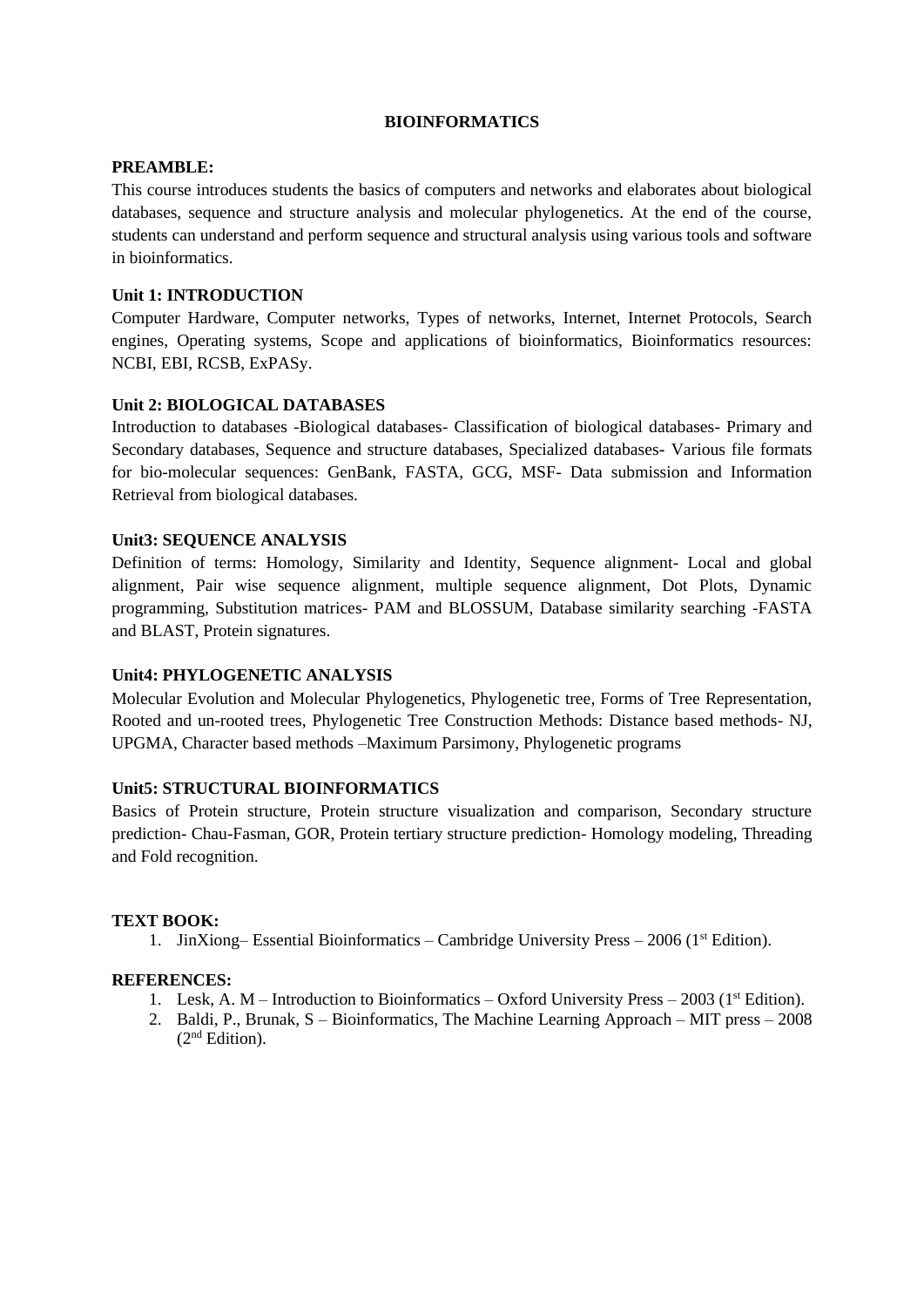## **PRACTICAL 3**

# **Animal & Plant Biotechnology, Applied Biotechnology, Bioseparation and Bioinformatics**

- 1. Preparation of media for animal tissue culture
- 2. Preparation of metaphase chromosomes from cultured cells
- 3. Isolation of DNA and demonstration of apoptosis of DNA laddering
- 4. Gene expression in *E.coli* and analysis of gene product
- 5. Handling of lab animals (Mice, Zebrafish, Earthworm, *C.elegans*)
- 6. Study of embryonic induction during development in chick
- 7. Initiation of mammalian cell culture and maintenance.
- 8. Growth studies by viable cell count analysis
- 9. Effect of growth factors on cell proliferation
- 10. Preparation of media for plant tissue culture
- 11. Induction of Callus tissue
- 12. Agrobacterium mediated transformation (Carrot, Tobacco)
- 13. Hairy root culture
- 14. Mechanical isolation of protoplast.
- 15. Enzymatic isolation of protoplast and culture
- 16. Pairwise alignment
- 17. Multiple alignment
- 18. Phylogenic tree construction
- 19. Protein structure viewing RASMOL, AUTODOCK, SWISS PDB VIEWER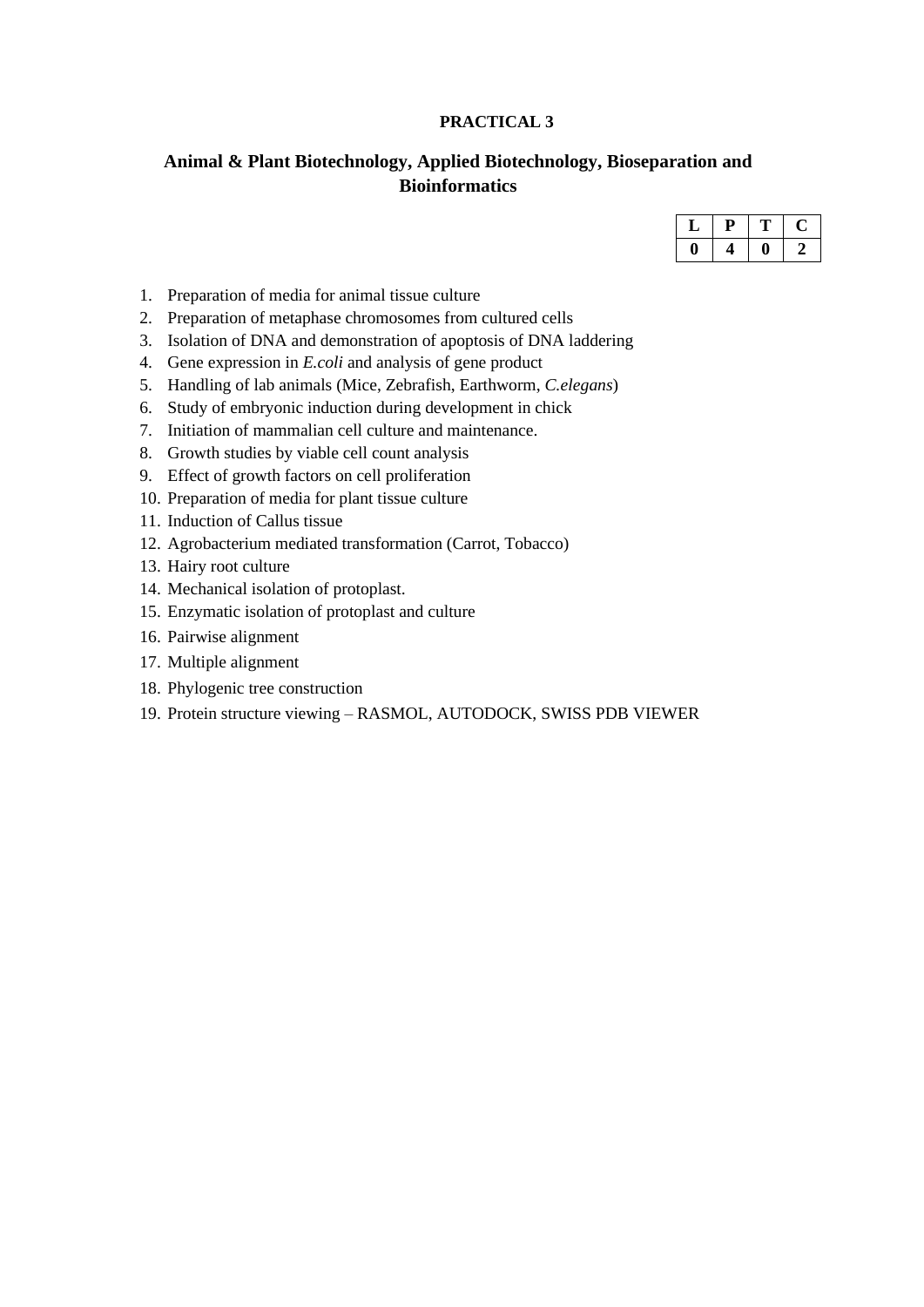## **Elective Subjects**

## **Clinical Trials and Management**

Preamble

This course provides a basic understanding of drug development processes and various phases of clinical trials. This course will also help in gaining an understanding of good clinical practice and various regulatory bodies and their regulationsin conducting clinical trials. A detailed description of managing clinical data and international clinical trials are also included in this course.

## **Unit 1: DEVELOPING NEW DRUGS, BIOLOGICS, AND DEVICES**

The Drug Development Process - Pre-Clinical Studies –Various phases of Clinical Trials-Application to Market New Drugs and Biologics - Developing New Devices - Post marketing Surveillance of Drugs, Biologics, and Devices

## **Unit 2: GOOD CLINICAL PRACTICE AND THE REGULATIONS**

Guidelines - - Principal Investigator Responsibilities - Sponsor Responsibilities - Sponsor-Investigators - FDA Guidance Documents - Informed Consent and the Regulations - Institutional Review Boards - Monitoring, Audits, and Inspections

## **Unit 3: PROTOCOL, FEASIBILITY AND ACTIVITY STUDIES**

Common Components of a Protocol - Study Organization - Objectives/Endpoints - Study Design - Statistical Aspects - Subject Data and Record Retention – Monitoring - Study Start-up Phase - Study Maintenance Phase - Study Completion and Close-Out Phase.

## **Unit 4: MANAGING CLINICAL TRIAL DATA**

Guidelines and Regulations Regarding Clinical Trial Data - Study Site Responsibilities Regarding Clinical Trial Data - Source Document Verification of Clinical Trial Data - Confidentiality of Clinical Trial Data - Endpoint Adjudication

## **Unit 5: GLOBAL HEALTH AND INTERNATIONAL TRIALS**

International Clinical Trials - Ethnic and Racial Differences - Ethical Issues and Cultural Sensitivities - Importance of International Trials - HIV/AIDS – Malaria – Tuberculosis – Polio - International Regulations - Future Efforts

## **Text Book:**

- 1. Liu, M.B. and Davis, K., Clinical trials manual from the Duke Clinical Research Institute: lessons from a horse named Jim., John Wiley & Sons, Ltd., 2nd Edition, 2010.
- 2. Gallin, J.I. and Ognibene, F.P. Johnson.L. Principles and Practice of Clinical Research, Academic Press., 4<sup>th</sup> Edition, 2017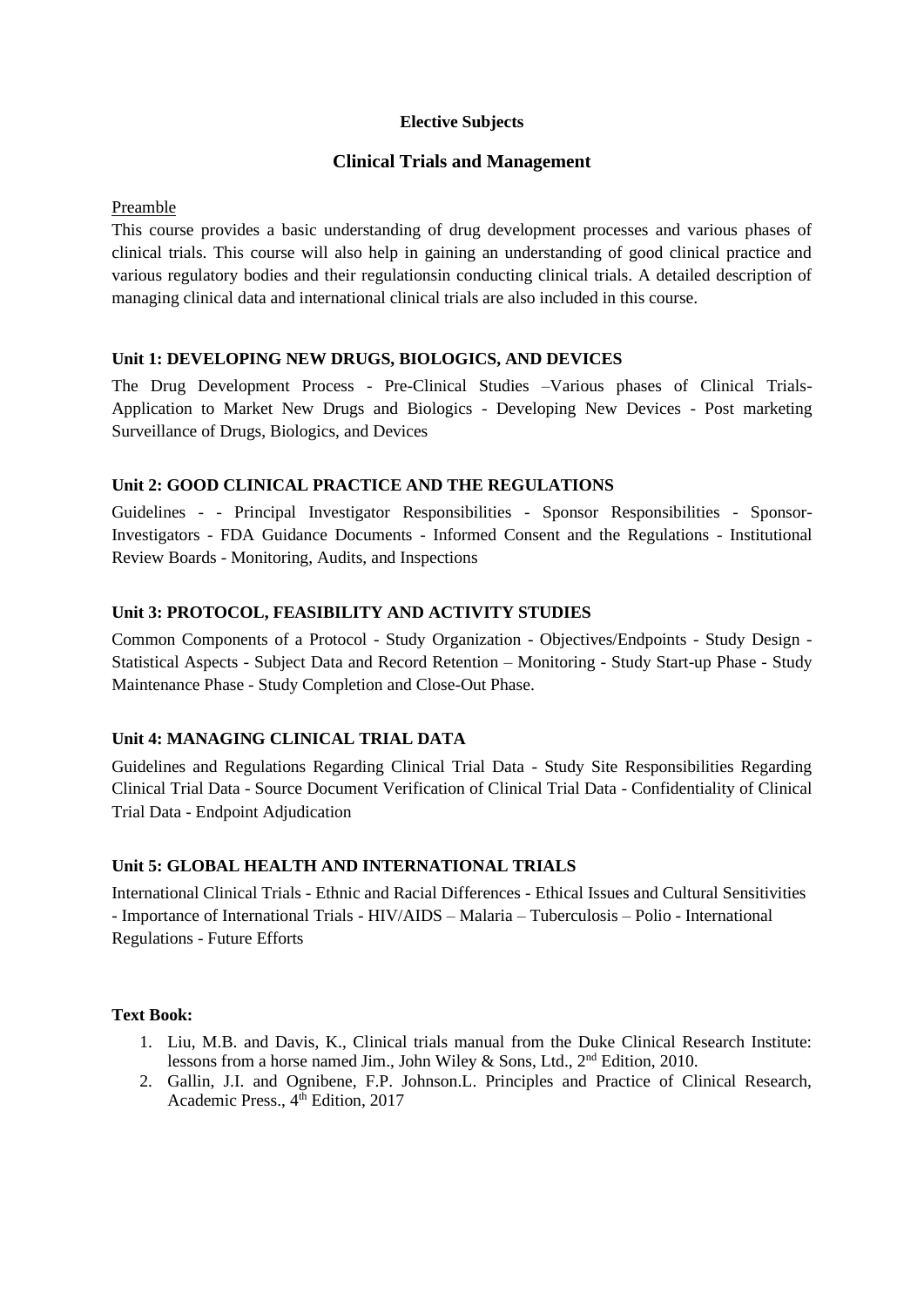## **STEM CELLS AND REGENERATIVE BIOLOGY**

**Objectives:** To provide knowledge on the stem cells and their application in healthcare system. **Outcome:** The students will develop the ability to understand the difference between stem cells and other cell types along with the available techniques to study the stem cells.

#### Unit 1

## Introduction to Stem cells

Stem cell, embryonic stem cells, embryonic germ cell, Bone marrow stem cells, Adult stem cell, Differentiation. Introduction to concepts in stem cell biology (renewal, potency, etc.). Stem cell characterizations: isolation & characterizations, markers & their identification, growth factor requirements and their maintenance in culture. Pluripotency and Reprogramming.

#### Unit 2

#### Stem Cell Development

Hematopoietic Stem Cell. Induced pluripotent stem (Ips) cell technology. Epigenetic memory in iPS cells. Epigenetic controls of stem cells. Early embryonic development. Lymphoid cell differentiation and maturation. Cell cycle regulators in stem cells. Molecular mechanisms of selfrenewal, pluri/multipotency and lineage differentiation. Molecular basis of pluripotency and stem cell niche.

#### Unit 3

## The Human Umbilical Cord

A source of stem cells. Isolation of mesenchymal stem cell (MSCs) from the umbilical cord. *In vitro*Differentiation potential of Umbilical cord mesenchymal stem cell. In vivo applications of UCSC. Cord blood stem cells transplantation: Advantages and disadvantages. Cord blood banking.

## Unit 4

#### Embryonic Cell Utilization

Generation and Manipulation of Mouse Embryonic Stem Cells. Generation and Manipulation of Human Embryonic Stem Cells. Animal Models of Regeneration (Hydra, Planaria, Earthworm, Zebra fish, etc).

## Unit 5

Cancer Stem Cell

The origin of cancer stem cells, the impact of cancer stem cell concept on cancer therapy. Epigenetics and Reprogramming in Stem Cell Biology. Stem Cell Gene Therapy. Stem cell therapy for neurodegenerative diseases. Stem cell therapy for cardiac regeneration. Clinical cell transplantation for leukemia. Ethical issues associated with stem cell biology.

## **References**

1.Regenerative Medicine and Cell Therapy (HosseinBaharvand, Nasser Aghdami. 2012).

2. Principles of Regenerative Medicine 2nd Edition (Anthony Atala, Robert Lanza, James A. Thomson &Robert Nerem. 2010).

3. Stem Cells (Anna Wobus& Kenneth Boheler. 2008).

4. Essentials of Stem Cell Biology 2nd Edition (Robert Lanza, 2009).

5. KursadTurksen, Adult and Embryonic Stem Cells, Humana Press.

6. Carlson, B. M. (2007). Principles of Regenerative Biology. Elsevier Inc.. pp. 400. ISBN 978- 0-12-369439-3.

7. Reddien, P. W.; Alvarado, A. S. (2004). "Fundamentals of planarian regenerations". Annual Review of Cell and Developmental Biology 20: 7250757.

8. Reya, T; Morrison, SJ; Clarke, MF; Weissman, IL (2001 Nov 1). "Stem cells, cancer and cancer stem cells." Nature 414 (6859): 105-11.

9. Heppner, GH; Miller, BE (1983). "Tumor heterogeneity: biological implications and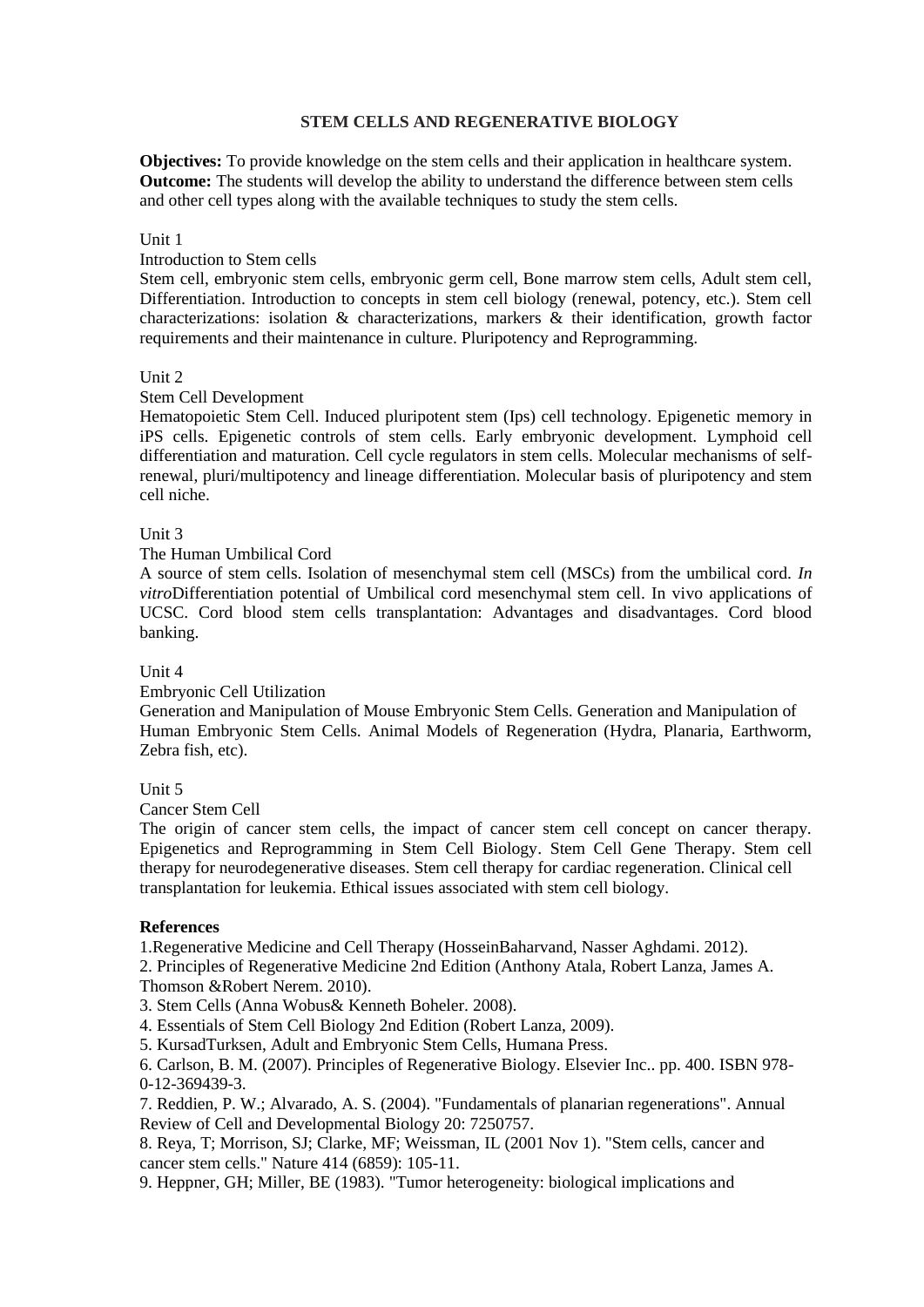therapeutic consequences". Cancer metastasis reviews 2 (1): 5-23.

## **Molecular Virology**

## **Preamble**

To create a thorough knowledge about viruses, its structural architecture, therapeutic application and its study at molecular and genomic level.

## **Unit 1 Introduction to Virology**

Viruses - History of Virology - classification of viruses - living host system - Cell culture methods serological/immunological methods - Ultra structural studies - viruses in other organisms - sub viral agents.

## **Unit 2 Viral Architecture**

Function and formation of virus particles - virus architecture - enveloped virus - complex virus structure - helical and icosahedral capsids. Virus receptors: recognition and binding. Protein - nucleic acid interactions and genome packaging. Tools used for virus structure research.

## **Unit 3 Genomic Studies and Replication**

Structure and complexity of virus genome - virus genetics - virus mutants - genetic and non genetic interaction between viruses - positive and negative strand RNA viruses - reverse transcription and transposition. Virome - evolution and epidemiology. Virus replication - overview and replication cycle.

## **Unit 4 Pathogenesis**

Mechanisms of Cellular Injury - Viruses and Immunodeficiency - Virus-Related Diseases - Bacteriophage and Human Disease - Cell Transformation by Viruses - Interferons - Evasion of Immune Responses by Viruses

## **Unit 5 Viruses as Therapeutics**

Virus - Host Interactions - Prevention and Therapy of Virus Infection - RNA Interference - Viruses as Therapeutics - Chemotherapy of Virus Infections.

## **References**

- 1. Principles of Molecular Virology- 5<sup>th</sup> edition, Alan Cann.
- 2. Fundamentals of Molecular Virology- 2<sup>nd</sup> edition, Nicholas H. Acheson.
- **3.** Molecular Virology of Human Pathogenic viruses- Wang-Shick Ryu.
- **4.** Molecular Virology: Molecular and Medical Aspects of Disease-Causing Viruses of Man and Animals - Yechiel Becker.
- **5.** Principles of Virology: Molecular Biology, Pathogenesis, and Control- L. W. Enquist, S. Jane Flint and V. R. Racaniello.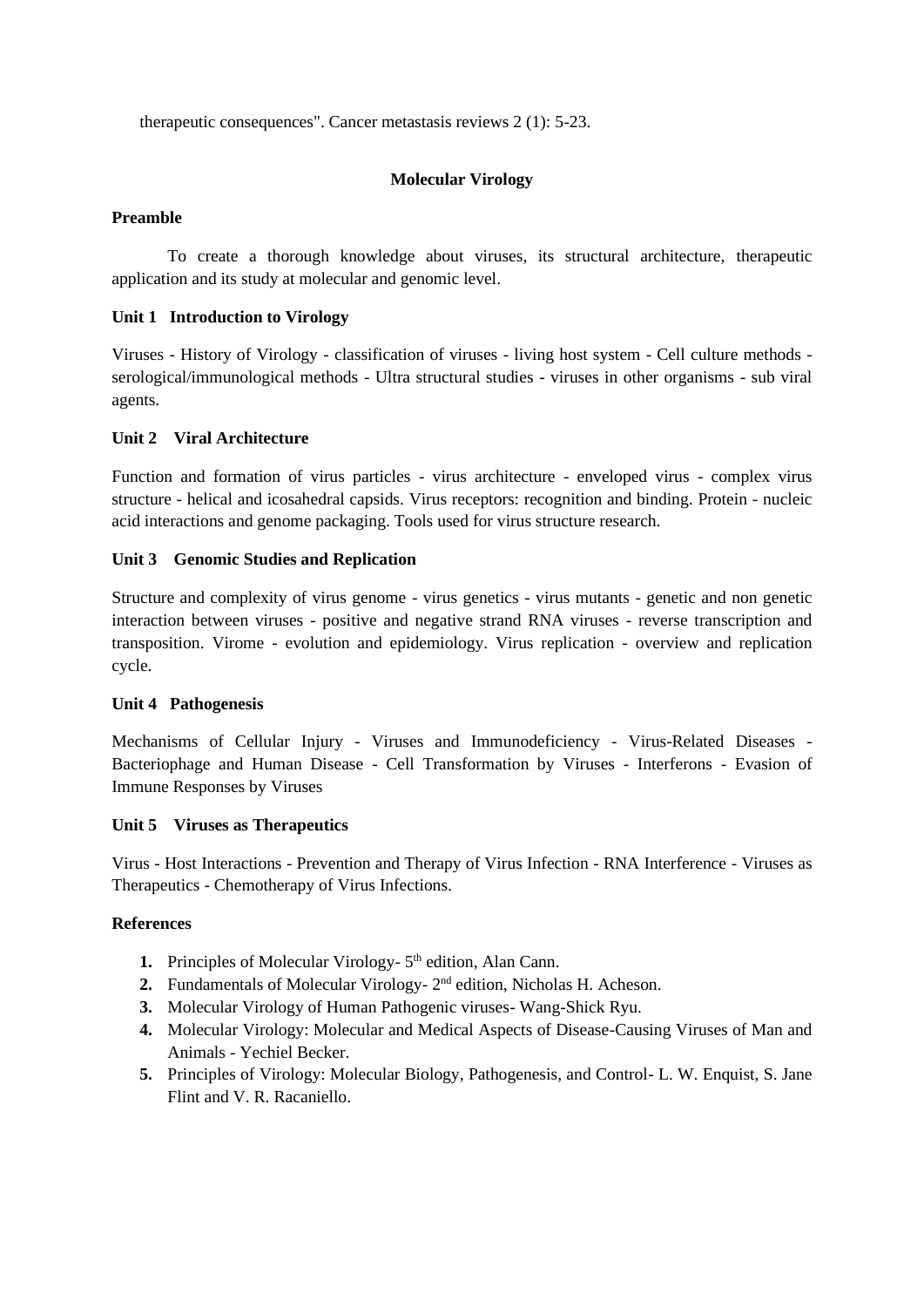#### **BIOSENSORS**

Objectives of the Course : This course helps to understand the use of biomolecues as recognition elements for detection of a particular analyte and the use of biological elements such as proteins in place of silicon chips.

**Outcome:** The students will have the ability to understand the concepts of biosensor and how it can be used for the benefits of the biosphere

## **Unit 1: Introduction**

What are Biosensors? Advantages and limitations, various components of biosensors. Desired characteristics of biosensors: reliability, simplicity, cost, and related parameters. operating conditions, calibration, positive and negative controls, safety requirements of a biosensor

#### **Unit 2: Types of Biosensors**

Biocatalysis based biosensors, bioaffinity based biosensors & microorganisms based biosensors, biologically active material and analyte. Types of membranes used in biosensor constructions.

#### **Unit 3: Transducers In Biosensors**

Various types of transducers; principles and applications - Calorimetric, optical, potentiometric / amperometric conductrometric/resistormetric, Piezoelectric, semiconductor, impedimetric, mechanical and molecular electronics based transducers. Chemiluminiscene - based biosensors.

#### **Unit 4: Application And Uses Of Biosensors I**

Biosensors in clinical chemistry, medicine and health care, biosensors for veterinary, agriculture and food

#### **Unit 5: Application And Uses Of Biosensors II**

Low cost- biosensor for industrial processes for online monitoring; biosensors for environmental monitoring.

#### **REFERENCE**:

1. Brian R Eggins - Biosensors an Introduction , First edition (1996), John Wiley & Sons Publishers.

2. Loic J. Blum, Pierre R Coulet - Biosensors Principles and Applications, First edition (1991), Marcel Dekker,Inc,.

3. Donald G. Buerk - Biosensors Theory and Applications, First Edition (1993), Technomic Publishing. Co, Inc,.

4. Aboul - Enein, H. V., Stefan, R. and Van Staden, (1999) Chemiluminiscence based biosensors - An overview crit Rev. Anal. Chem. 29, 323-331.

5. Pearson, J.E. Gill, A., and Vadgama, P. (2000) Analytical aspects of biosensors Ann Clin Biochem 37, 119-145.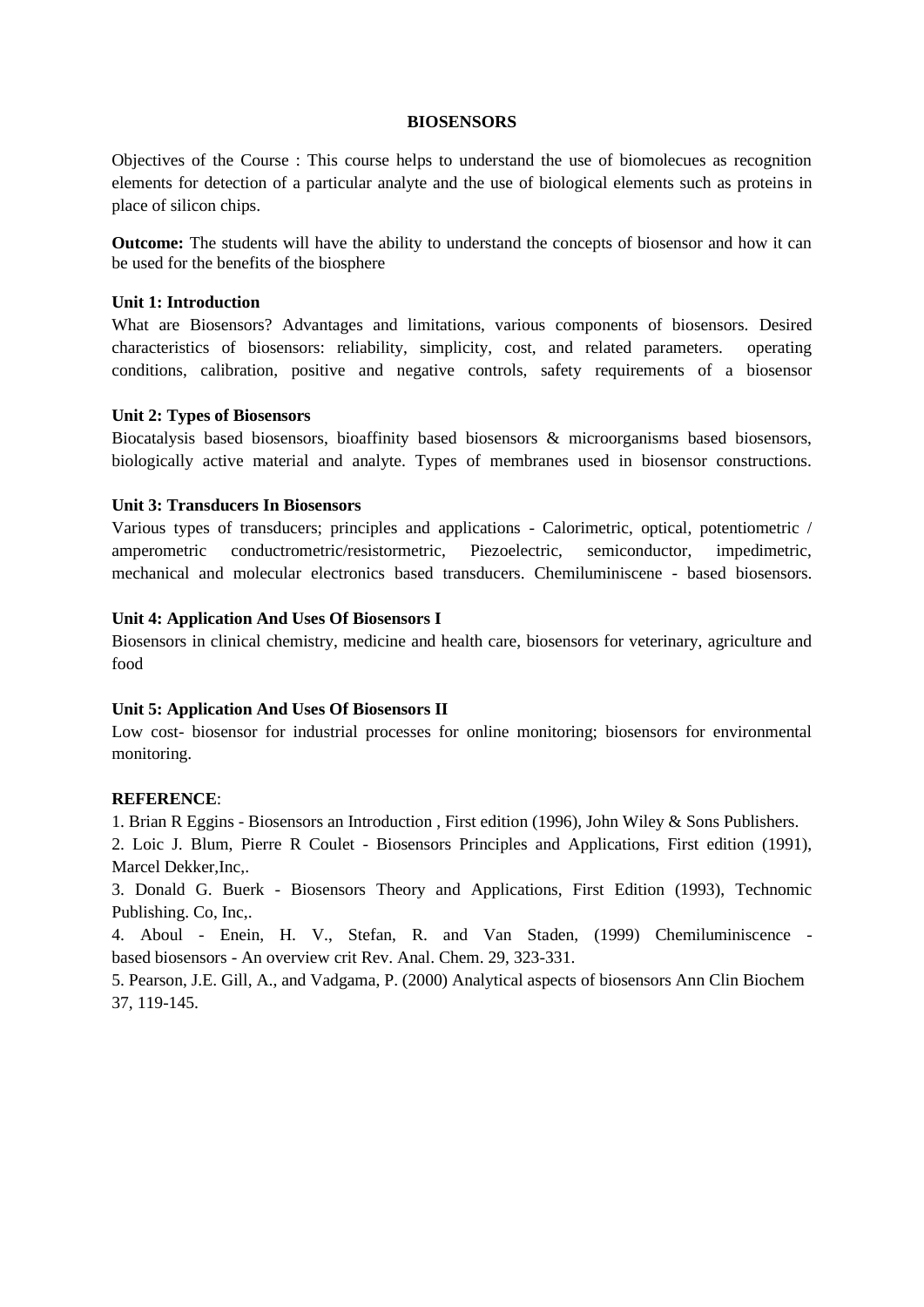# SEMESTER IV

# **4.1 RESEARCH METHODOLOGY AND BIOSTATISTICS**

Computer Fundamentals-OS, Types of OS, Services and Components of OS, Computer Networks, LAN, MAN, WAN, Internet and WWW, E-mail, Introduction to Word processing package, Introduction to Spreadsheet package-Features and functions of spreadsheet, Introduction to Presentation and Photo editing Tools - Features and functions.

## **Unit 2:** 10 Hrs

Research: Meaning – Purpose- Types of research- Steps in Research: Identification, selection and formulation of research problem. Formulation of hypothesis- types of hypothesis and testing of the hypothesis. Literature Survey: sources of information- Primary, Secondary, Tertiary sources – journals, reviews, books, monographs etc. bibliography. Web resources-E-Journal, Journal access, TOC alerts, Citation index, Impact factor, H-Index, E-Consortium, UGC infonet, E-Books, Internet discussion groups and communities, Scirus, Pubmed, Google Scholar, ChemIndustry, Wiki Databases, Science Direct, SciFinder, Scopus

#### **Unit 3:** 10 Hrs

Research proposal: Purpose and scope, Sponsor identification, format, Proposal development, structure of research proposal-style of write up. Research Report: Types of reports,Technical report, Popular report, Contents-Styles of reporting- Steps in drafting reports, Editing the final draft, Evaluating the final draft.

## **Unit 4:** 10 Hrs

Scientific papers, Short communication, Research articles, Review articles, book reviews; justification for scientific contributions, bibliography, description of methods, conclusions, the need for illustration, style, Synopsis, Thesis writing. Presentations: Oral and Poster, publications of scientific works in journals, proceedings and chapters in book, Plagiarism.

## **Unit 5:** 10 Hrs

Brief description and tabulation of data and its graphical representation, Measures of central tendency and dispersion: mean, median, mode, range, standard deviation, variance. Idea of two types of errors and level of significance, tests of significance (F  $\&$  t test); chi-square tests. Simple linear regression and correlation, Computer - Oriented Statistical Techniques and various statistical software and its applications- SPSS, SAS. Frequency table of single discrete variable, Bubble sort, Computation of mean, variance and standard deviation; t-test, correlation coefficient

## **References:**

- 1. Dawson, Catherine, 2002, Practical Research Methods, New Delhi, UBS Publishers'Distributors
- 2. Kothari, C.R.,1985, Research Methodology- Methods and Techniques, New Delhi,

# **Unit 1:** 10 Hrs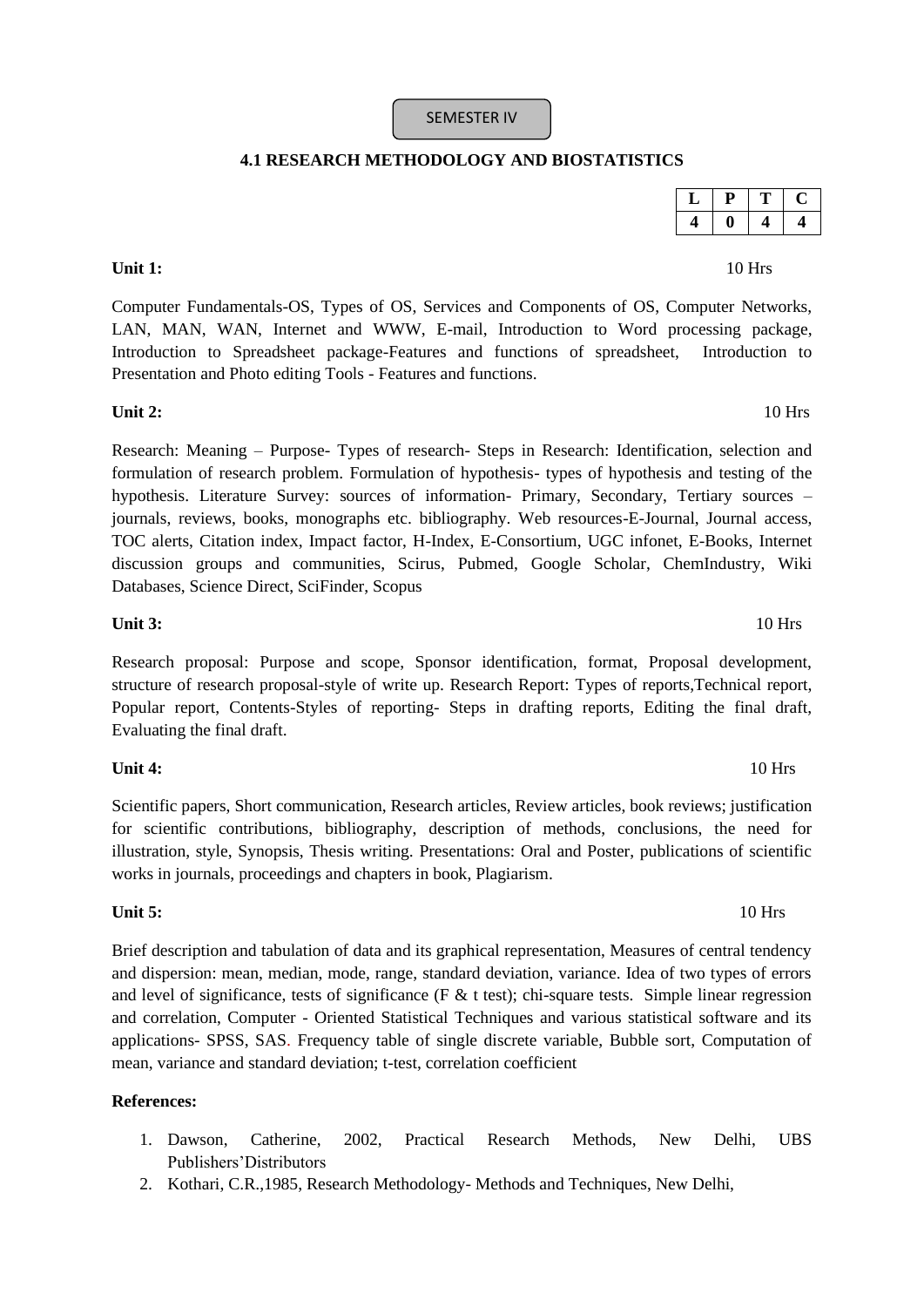Wiley Eastern Limited.

- 3. Kumar, Ranjit, 2005, Research Methodology-A Step-by-Step Guide for Beginners,(2nd.ed.),Singapore, Pearson Education.
- 4. Thesis and Assignment writing Anderso J.berry H.D. & Poole M. Wiley Eastern Limited, New Delhi.
- 5. Davis, G.B. and C.A. Parkar 1997. Writing the doctoral dissertation. Barrons Educational series, 2nd edition, Pp 160. ISBN : 0812098005.
- 6. Duncary, P.2003. Authoring a Ph.D. thesis: how to plan, draft, wirite and finish a doctoral dissertation. Plagrave Macmillan, Pp256. ISBN 1403905843.
- 7. Krathwohl, D. R. (1993). How to prepare a research proposal. (3rd edition). Syracuse, NY: Syracuse University Press.
- 8. Fundamentals of Computers by Rajaraman, Prentice Hall India Pvt. Limited
- 9. Microsoft Office Word 2007: Complete Concepts and Techniques by Gary B. Shelly, Thomas J. Cashman, Misty E. Vermaat, Cengage Learning Inc.

#### **MOLECULAR THERAPEUTICS** ( e-PG Pathshala)

### **UNIT-I**

Ethics in Biomedical Research, Biosafety and biocontainment I , Biosafety and Biocontainment II, Animal models in metabolic and infectious diseases, Animal models in molecular therapeutics, Animal handling and experimentation, Research Inference and variousStatical procedures, Biostatistics in research Part I, Biostatistics in research Part II

#### **UNIT-II**

Basics of Molecular Therapeutics Part I, Basics of molecular therapeutics II, Basics of molecular therapeutics III, Fundamentals of Gene Therapy, Gene editing, Gene regulation and Gene Silencing,Nutri genomics the latest trends, Cellular and Molecular aspects of stem cells, Nuclear Reprogramming in Molecular Therapeutics, Vaccines and vaccinology I, Vaccines and Vaccinology II

## **UNIT-III**

Identification of Drug Targets and screening of inhibitors/modulators, Molecular mechanisms of pathogenesis, Basics of biotherapy/bioimmunotherapy, Cellular therapy , Antibody therapeutics, Cytokine therapy

#### **UNIT-IV**

Biology of viral diseases, Biotherapy for viral diseases, Biotherapy of cancer , Biotherapy of bacterial diseases, Biology of fungal diseases, Biotherapy of fungal diseases, Biology of protozoan diseases, Biotherapy of protozoal diseases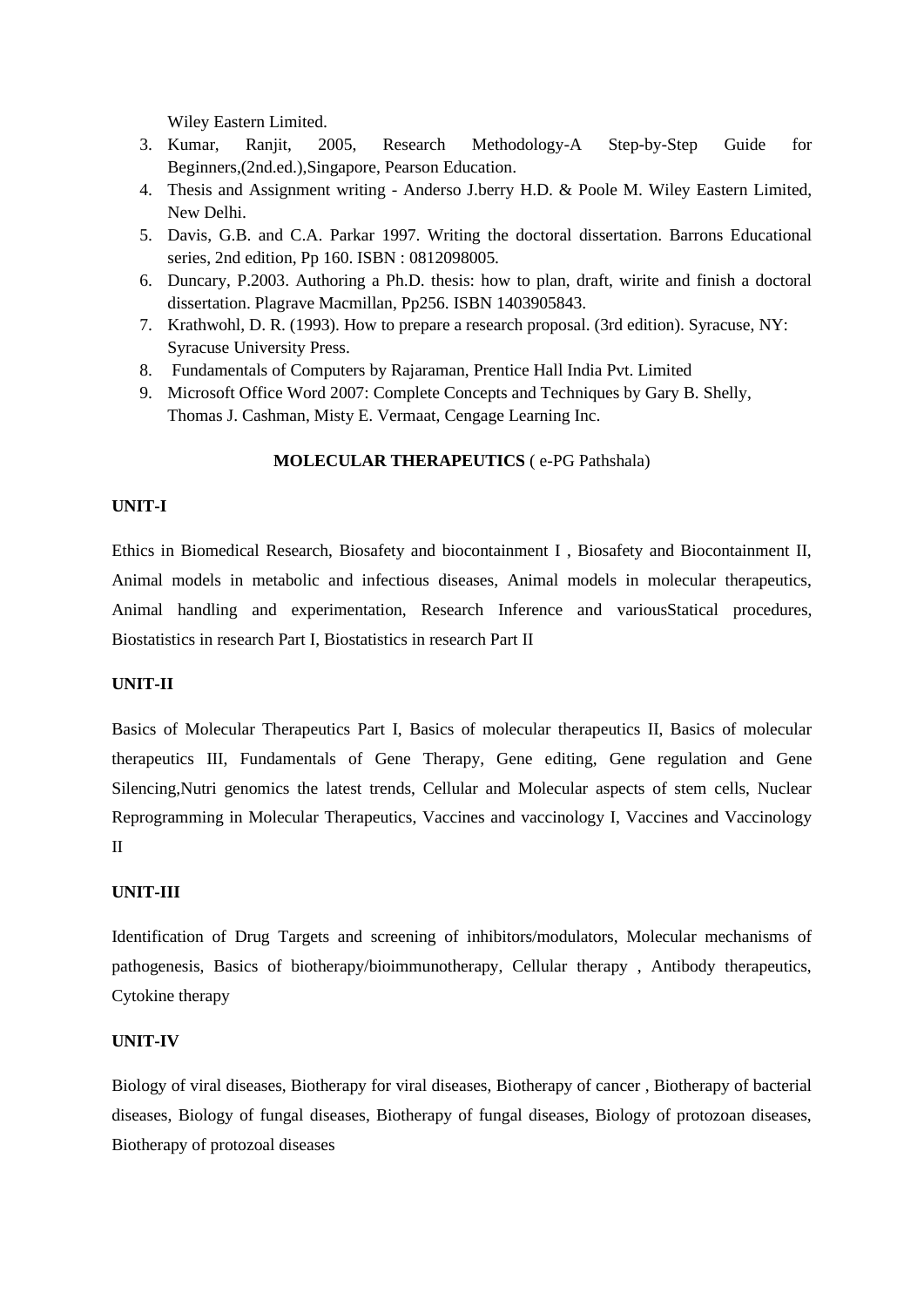#### **UNIT-V**

Cancer Stem Cell, Recombinant protein therapeutics, Opioid peptide biotherapeutics, Basics of Cancer Biology, Basics of mammalian Cell Culture Techniques, frontiers in human genome.

#### \*\*\***Extra Departmental Course** (EDC)

## **BIOINFORMATICS: ALGORITHMS AND APPLICATIONS**

## **NPTEL Online Course:**

## **PROF. MICHAEL GROMIHA**

Department of Biotechnology, IIT Madras

## **COURSE PLAN**

**Week 1 :** Introduction, DNA sequence analysis, DNA Databases

Week 2 : Protein structure and function, protein sequence databases, sequence alignment

Week 3 : PAM matrix, Global and local alignment, BLAST: features and scores

Week 4 : Multiple sequence alignment, Conservation score, phylogenetic trees

Week 5 : Protein sequence analysis, hydrophobicity pro\_les, non-redundant datasets

Week 6 : Protein secondary structures, Ramachandran plot, propensity, secondary structure prediction

Week 7 : Protein tertiary structure, Protein Data Bank, visualization tools, structural classi\_cation, contact maps

Week 8 : Protein structural analysis, protein structure prediction

Week 9 : Protein stability, energetic contributions, database, stabilizing residues, stability upon mutations

Week 10 : Protein folding rates, proteins interactions, binding site residues

**Week 11 :** Computer aided drug design, docking, screening, QSAR

Week 12 : Development of algorithms, awk programming, machine learning techniques, applications using WEKA